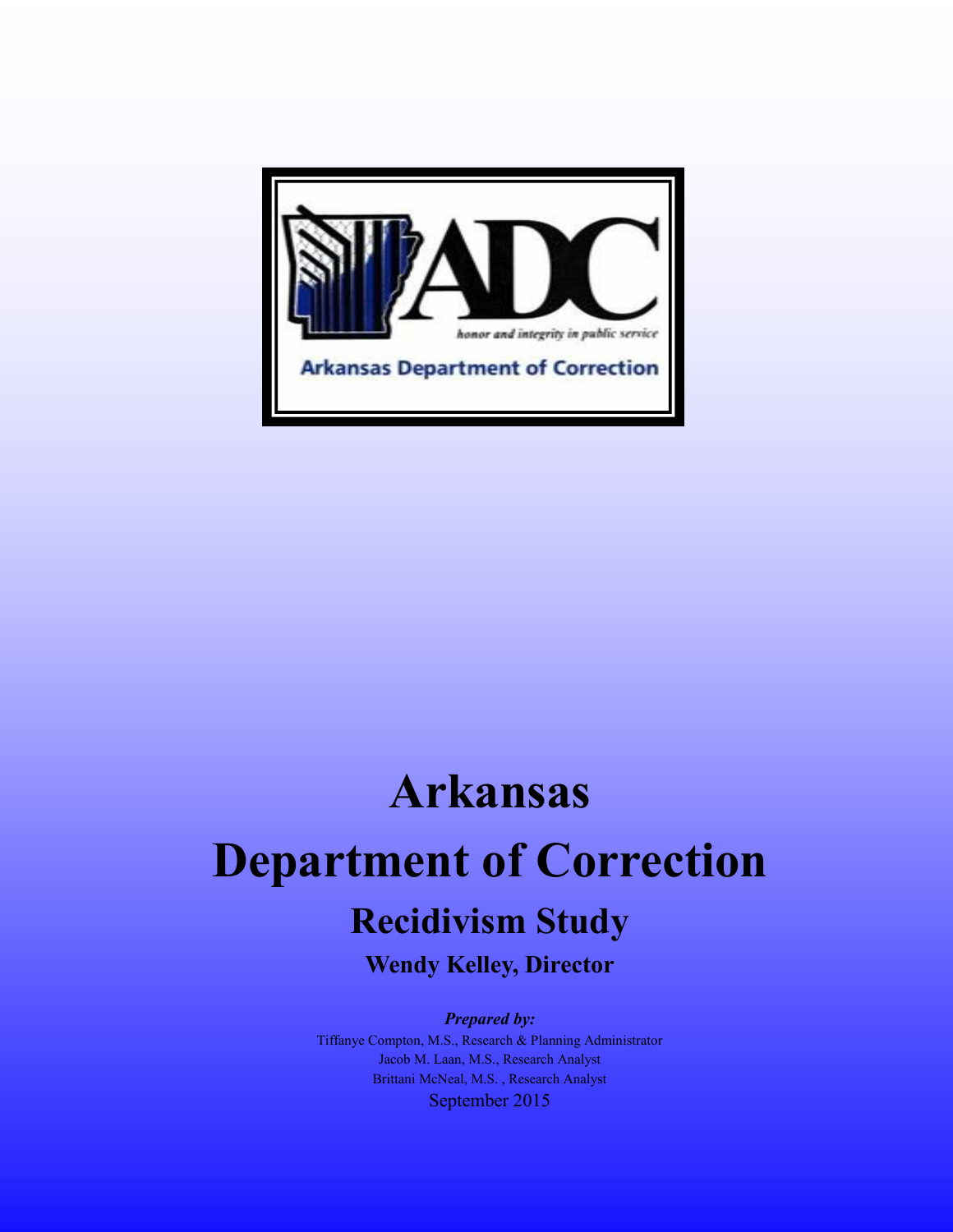## **Measuring Recidivism - Highlights/Summary**

The Arkansas Department of Correction (ADC) is a vital part of the criminal justice system and recidivism is one of the most fundamental concepts in criminal justice. Recidivism is the act of reengaging in criminal offending, after being released from a correctional facility. This study examines the recidivism rate of Arkansas' inmates released in 2011 to determine how many of them were re-incarcerated (i.e., a recidivist) within three years of their release. $<sup>1</sup>$ </sup>

When discussing recidivism rates, there are many factors that influence recidivism that must be considered. For example, recidivism rates vary across age groups, racial/ethnic groups, gender and education levels. Recidivism rates are also affected by employment, housing, transportation, health care, laws, marital status, and parole policies. Not surprisingly, many parolees return to prison shortly after their release to the community and these inmates are also the fastest growing prison admissions group. This study shows that the ADC's overall recidivism rate increased from 43.2% of those inmates released during CY2010 to 48.2% of those inmates released during CY2011; an increase of 5.0% points. The high volume is a reflection of the tremendous growth in the number of parole revocations in the state of Arkansas.

Time frames utilized are six months, one year and three years post-release. Research suggests that three years represent a reliable and consistent ending (validation) point for tracking recidivism, where an inmate's first three years in the community represent the greatest risk for re-offending. Of those released in 2011, 6.4% returned within six months of their release while 48.2% returned within three years (Table 1, pg. 3).

ADC inmates are released either through parole or discharge (i.e., complete their entire sentence). The recidivism rate for inmates released on parole is 48.8% over three years, which is significantly higher than the 20.0% recidivism rate for inmates who discharged their sentence (Table 2, pg. 5).

Of the 6,859 inmates released in 2011, 30.1% violated their parole and received a new sentence while 17.7% of those released violated their parole due to a technical violation (Table 3, pg.6).

Overall, the male and female populations look slightly different. The 2011 recidivism rates for male inmates show a three-year return rate of 49.9% as compared to 34.9% for female inmates (Table 4, pg. 8).

The 2011 recidivism rate demonstrates that 49.4% of Black inmates and 48.6% of White inmates returned to prison three years after release. The recidivism rates for Black and White inmates increased by 6.1% and 4.1% respectively from the previous year (Table 5, pg. 10).

For those released in 2011, inmates between the ages of 25 and 34 demonstrated the highest recidivism rates for both males and females (Table 6a & 6b, pg. 11).

Figure 6 (pg.12) illustrates the return rate of violent vs. non-violent inmates.

Recidivism rates are shown by offense category in Table 7 (pgs. 13 & 14.)

Recidivism rates by county of conviction are shown in Table 8 and Figure 7 (pgs. 15, 16 & 17).

For the 2011 releases, inmates with less than a high school education had the highest recidivism rate as shown in Figure 8 (pg. 18).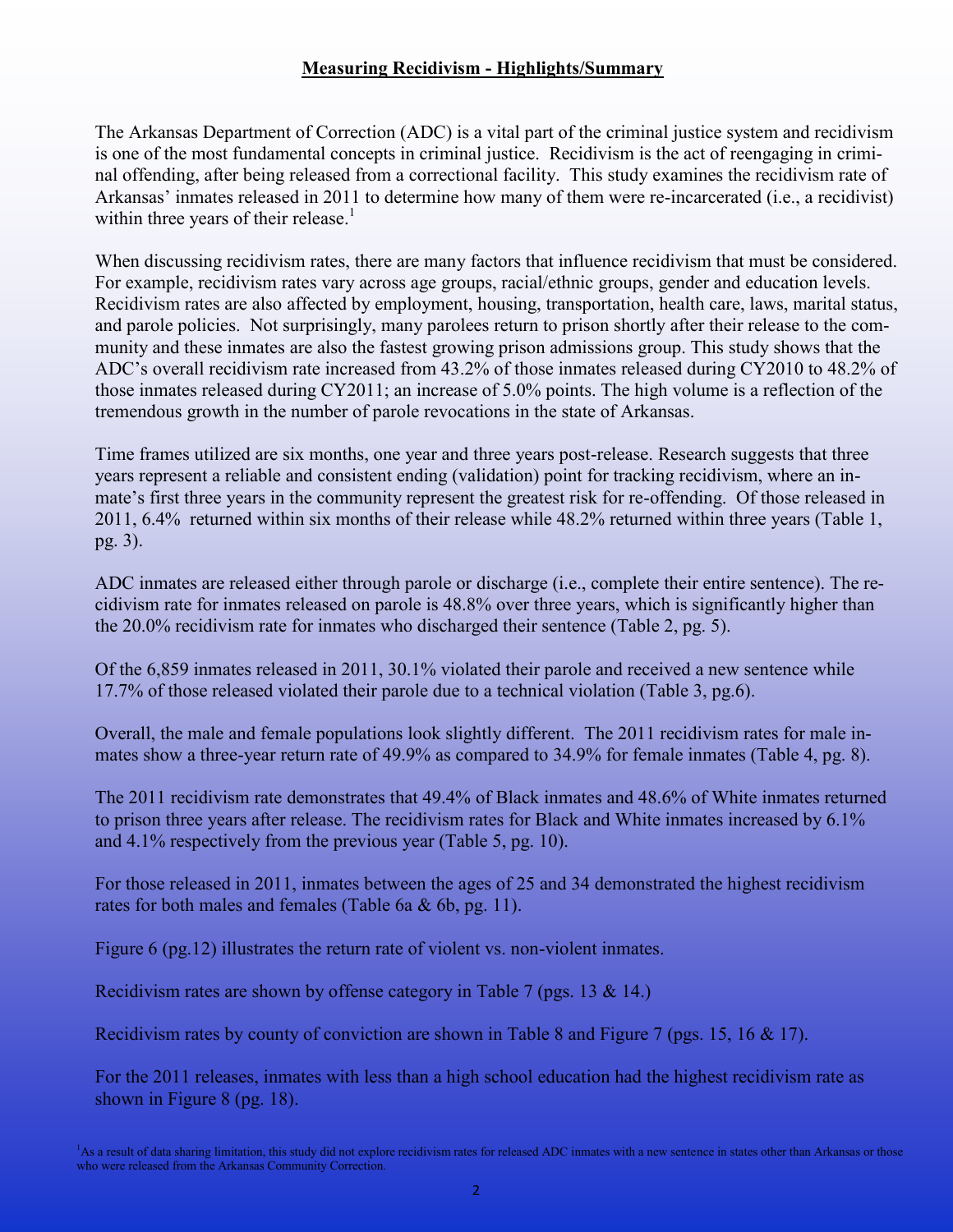# **Arkansas' Recidivism Study (Addendum)**

The **2011** Recidivism Study is a continuation of the original **1997-1999** study and of Recidivism Addendums produced in prior years. This addendum was prepared by the Arkansas Department of Correction's Research and Planning Division. This addendum reviews the return rates of inmates released from custody in **CY 2011**, as compared to prior years. The data for this research was obtained from the ADC electronic Offender Management Information System (eOMIS). If an individual was released **January 1, 2011 through December 31, 2011**, the data provided reflect returns for a full three-year post release time period. All charts and tables reflect a three-year post release review and are utilized for clarity and ease to the reader.

This study is comprised of a cohort of all inmates released from the ADC in 2011 and categorized into return rates of six (6) months, one (1) year, and three (3) years.

# **Overall Recidivism Rates**

**Table 1** shows the overall 10-year trends in ADC recidivism rates. The post-release periods consist of six months, one year and three years, from **2002** through **2011**. In **2011**, there were a total of **6,859** inmates released from ADC. Within six months of release, **6.4%** inmates returned to prison. Within one year, **17.5%** of inmates returned and within three years, **48.2%** had returned to prison. The average three-year recidivism rate for ADC, over the past decade is **43.95%**.

*\*In all tables, the "number of releases" is the number of unduplicated releases in a given year used to generate recidivism rates. Table 1 does not specify the type of return. It demonstrates an overall return rate, regardless of reason.*

| <b>Overall Recidivism Rates 2002-2011</b> |                                                                                                                     |                 |                 |        |        |                |         |                |  |
|-------------------------------------------|---------------------------------------------------------------------------------------------------------------------|-----------------|-----------------|--------|--------|----------------|---------|----------------|--|
| <b>Release</b>                            | % Returned # Returned<br>% Returned # Returned<br>% Returned<br># Returned<br><b>Total %</b><br><b>Total Number</b> |                 |                 |        |        |                |         |                |  |
| Year                                      | <b>Releases</b>                                                                                                     | <b>6 Months</b> | <b>6 Months</b> | 1 Year | 1 Year | <b>3 Years</b> | 3 Years | <b>Returns</b> |  |
| 2002                                      | 6,015                                                                                                               | 15.1%           | 911             | 28.5%  | 1,716  | 49.4%          | 2,969   | 49.4%          |  |
| 2003                                      | 6,135                                                                                                               | 12.9%           | 792             | 25.9%  | 1,586  | 47.4%          | 2,905   | 47.4%          |  |
| 2004                                      | 6,244                                                                                                               | 11.2%           | 698             | 22.1%  | 1,377  | 44.4%          | 2,772   | 44.4%          |  |
| 2005                                      | 5,657                                                                                                               | 7.4%            | 418             | 18.3%  | 1,036  | 41.4%          | 2,344   | 41.4%          |  |
| 2006                                      | 5,505                                                                                                               | 6.4%            | 355             | 17.1%  | 943    | 37.4%          | 2,060   | 37.4%          |  |
| 2007                                      | 5,783                                                                                                               | 6.2%            | 359             | 15.2%  | 881    | 40.3%          | 2,330   | 40.3%          |  |
| 2008                                      | 6,305                                                                                                               | 7.5%            | 475             | 20.2%  | 1,275  | 44.9%          | 2,831   | 44.9%          |  |
| 2009                                      | 6,585                                                                                                               | 8.3%            | 547             | 20.4%  | 1,343  | 41.6%          | 2,742   | 41.6%          |  |
| 2010                                      | 6,198                                                                                                               | 9.2%            | 572             | 19.5%  | 1,213  | 43.2%          | 2,680   | 43.2%          |  |
| 2011                                      | 6,859                                                                                                               | 6.4%            | 440             | 17.5%  | 1,200  | 48.2%          | 3,308   | 48.2%          |  |
|                                           |                                                                                                                     |                 |                 |        |        |                |         |                |  |
| <b>Ten Year</b><br>Average                | 6,129                                                                                                               | 9.9%            | 557             | 20.50% | 1,257  | 43.95%         | 2,694   | 43.95%         |  |

**Table 1**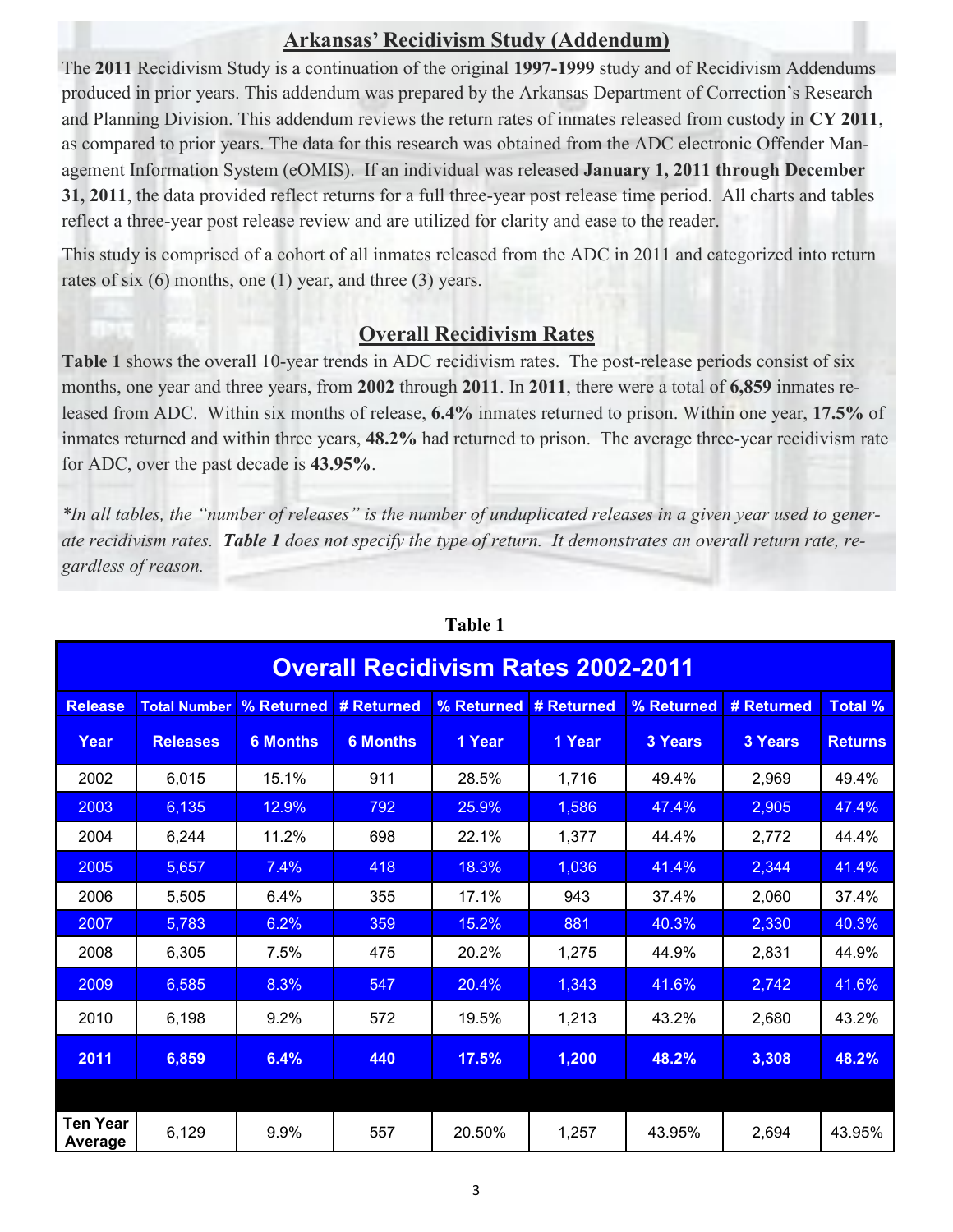## **Overall Trend**

**Figure 1** shows the overall trend for recidivism rates of inmates released in 2002-2011.² Since CY02, there have been a number of policy changes that have potentially impacted the ADC overall recidivism trend. This particular figure does not specify the type of return, it only demonstrates an overall return rate, regardless of the reason. Overall, analyses show that ADC recidivism rates have fluctuated since 2002, with the highest rate (49.40%) observed in CY02. Despite year-to-year fluctuations over the past decade, ADC recidivism rates have remained relatively stable, in the 40-50% range, as shown below.



**Figure 1**

 ${}^{2}$ The Arkansas Department of Correction recidivism rates are calculated by using the number of inmates re-incarcerated in the ADC within three (3) years of release divided by the total number of inmates released.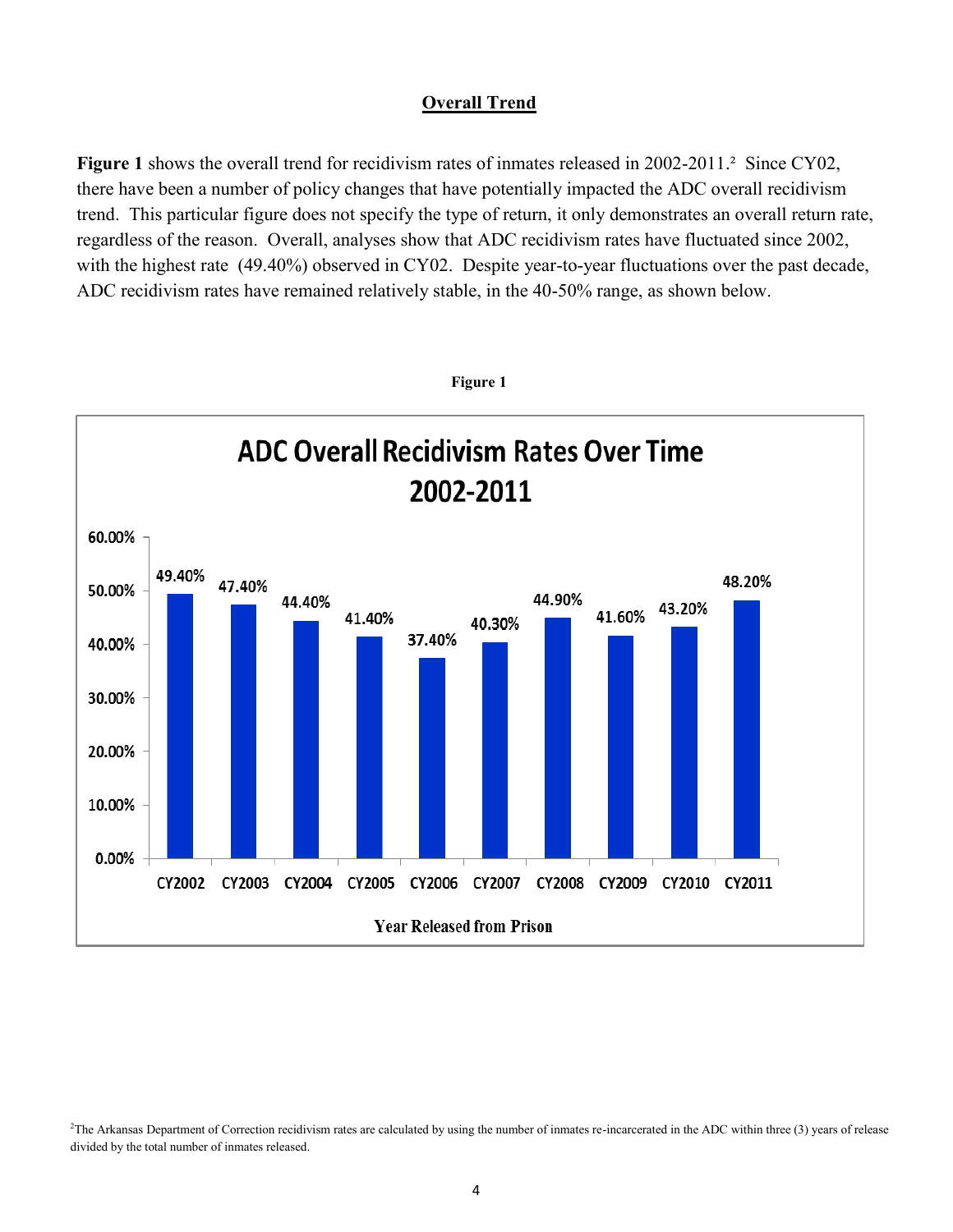# **Recidivism Rates: Release Type**

**Table 2** demonstrates recidivism rate by type of release. ADC inmates are released back into the community by two ways: (1)parole with supervision, which is granted by the Parole Board and (2) discharge (max flat completion of sentence). Over the past 10 years, ADC inmates have been primarily released on parole. In **2011**, there were **6,719** inmates released by regular parole and **140** inmates discharged. Results indicate that within six months of release in **2011**, **436** inmates or **6.5%** of the inmates released on parole had returned, while only 4 or **2.9%** of the inmates discharged returned with a new sentence. Total returns of parole releases from ADC in **2011** show a **48.8%** return rate, while discharge releases show a **20.0%** return rate within three years.

| <b>Recidivism Rates By Type of Release 2002-2011</b> |                   |                 |                      |                |                |                |                |                |
|------------------------------------------------------|-------------------|-----------------|----------------------|----------------|----------------|----------------|----------------|----------------|
| Year                                                 | Type of           | <b>Total</b>    | 6 Mths               | %              | 1 Year         | %              | 3 Years        | %              |
|                                                      | <b>Release</b>    | <b>Releases</b> | <b>Returns</b>       | <b>Returns</b> | <b>Returns</b> | <b>Returns</b> | <b>Returns</b> | <b>Returns</b> |
| 2002                                                 | Paroled - Regular | 5,841           | 910                  | 15.6%          | 1,707          | 29.2%          | 2,938          | 50.3%          |
|                                                      | <b>Discharge</b>  | 174             | $\blacktriangleleft$ | 0.6%           | $\overline{9}$ | 5.2%           | 31             | 17.8%          |
| 2003                                                 | Paroled - Regular | 5,958           | 788                  | 13.2%          | 1,577          | 26.5%          | 2,861          | 48.0%          |
|                                                      | Discharge         | 177             | 4                    | 2.3%           | 9              | 5.1%           | 43             | 24.3%          |
| 2004                                                 | Paroled - Regular | 6,075           | 693                  | 11.4%          | 1,368          | 22.5%          | 2,735          | 45.0%          |
|                                                      | <b>Discharge</b>  | 169             | 5 <sup>5</sup>       | 3.0%           | $\overline{9}$ | 5.3%           | 37             | 21.9%          |
| 2005                                                 | Paroled - Regular | 5,505           | 413                  | 7.5%           | 1,025          | 18.6%          | 2,317          | 42.1%          |
|                                                      | Discharge         | 152             | 5                    | 3.3%           | 11             | 7.2%           | 27             | 17.8%          |
| 2006                                                 | Paroled - Regular | 5,358           | 350                  | 6.5%           | 931            | 17.4%          | 2,020          | 37.7%          |
|                                                      | <b>Discharge</b>  | 147             | 5 <sup>5</sup>       | 3.4%           | 12             | 8.2%           | 40             | 27.2%          |
| 2007                                                 | Paroled - Regular | 5,623           | 357                  | 6.3%           | 872            | 15.5%          | 2,293          | 40.8%          |
|                                                      | Discharge         | 160             | $\overline{2}$       | 1.3%           | 9              | 5.6%           | 37             | 23.1%          |
| 2008                                                 | Paroled - Regular | 6,160           | 469                  | 7.6%           | 1,262          | 20.5%          | 2,808          | 45.6%          |
|                                                      | <b>Discharge</b>  | 145             | 6 <sup>1</sup>       | 4.1%           | 13             | 9.0%           | 23             | 15.9%          |
| 2009                                                 | Paroled - Regular | 6,421           | 543                  | 8.5%           | 1329           | 20.7%          | 2694           | 42.0%          |
|                                                      | Discharge         | 164             | 4                    | 2.4%           | 15             | 9.1%           | 34             | 20.7%          |
| 2010                                                 | Paroled-Regular   | 6,047           | 568                  | 9.4%           | 1202           | 19.9%          | 2646           | 43.8%          |
|                                                      | <b>Discharge</b>  | 151             | $\overline{4}$       | 2.6%           | 11             | 7.3%           | 34             | 22.5%          |
| 2011                                                 | Paroled-Regular   | 6,719           | 436                  | 6.5%           | 1,190          | 17.7%          | 3,280          | 48.8%          |
|                                                      | <b>Discharge</b>  | 140             | 4                    | 2.9%           | 10             | 7.1%           | 28             | 20.0%          |
| <b>Total Paroled - Regular</b>                       |                   | 59,707          | 5,527                | 9.3%           | 12,463         | 20.9%          | 26,592         | 44.5%          |
| <b>Total Discharged</b>                              |                   | 1,579           | 40                   | 2.5%           | 108            | 6.8%           | 334            | 21.2%          |

**Table 2**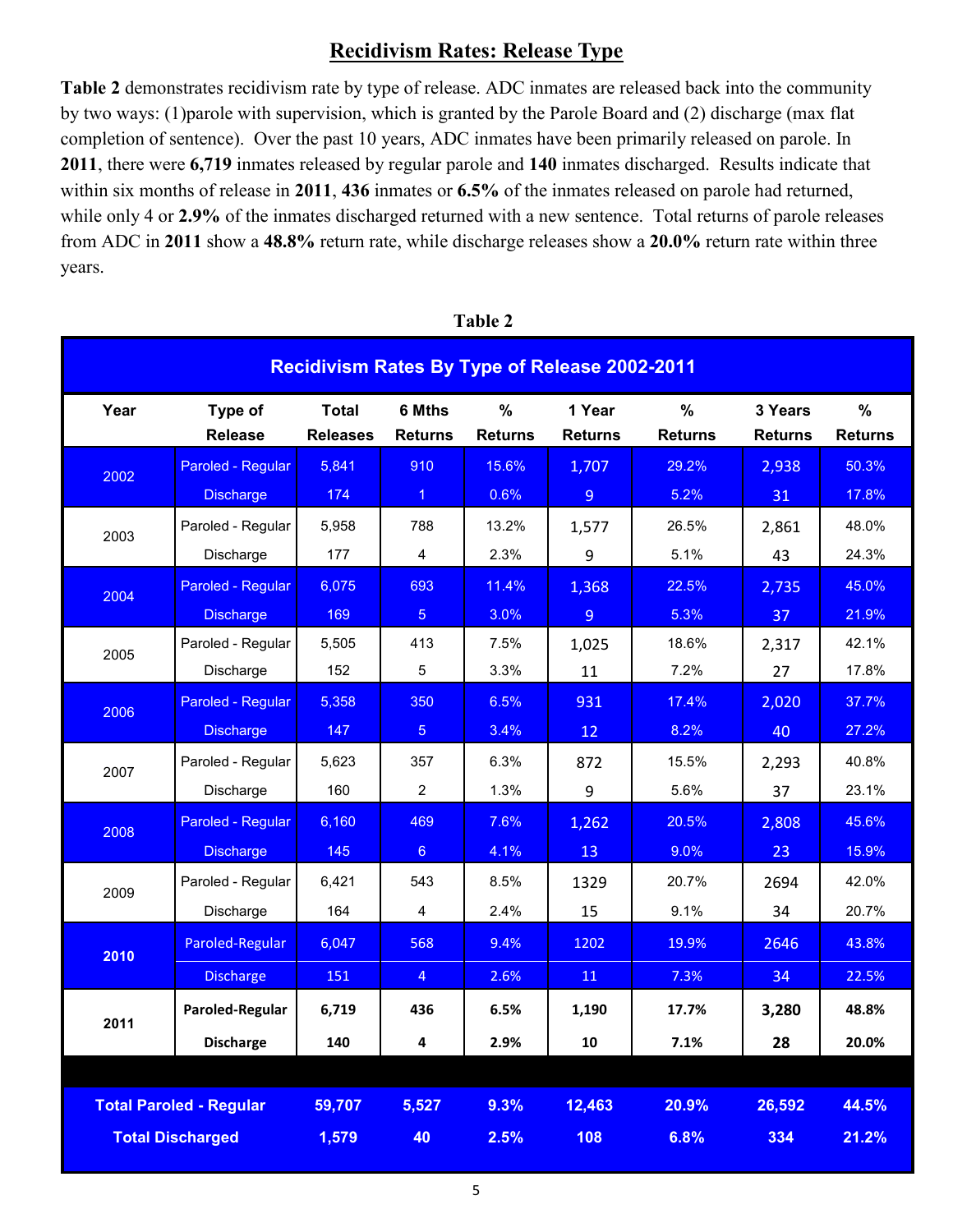#### **Recidivism Rates: Return Types**

**Table 3** shows inmates that returned to prison by return type. Return type categories include parole violators with a new sentence (a parolee who acquires a new charge while still under state supervision), a technical parole violator (violation of parole as a result of a technical condition) and discharged-reconviction (a discharged inmate who has been convicted of a new criminal offense after release). Over the past 10 years, inmates who return to ADC after release most often do so on a new sentence.

|      | <b>Recidivism By Type Of Return 2002-2011</b> |                                 |                         |           |                          |           |                           |           |  |
|------|-----------------------------------------------|---------------------------------|-------------------------|-----------|--------------------------|-----------|---------------------------|-----------|--|
| Year | <b>Total</b><br><b>Releases</b>               | <b>Type of Return</b>           | 6 Mo.<br><b>Returns</b> | % Returns | 1 Year<br><b>Returns</b> | % Returns | 3 Years<br><b>Returns</b> | % Returns |  |
|      |                                               | <b>PV/New Sentence</b>          | 793                     | 13.2%     | 1516                     | 25.2%     | 2549                      | 42.4%     |  |
| 2002 | 6015                                          | <b>PV/Technical</b>             | 113                     | 1.9%      | 174                      | 2.9%      | 215                       | 3.6%      |  |
|      |                                               | <b>Discharge - Reconviction</b> | 5 <sup>5</sup>          | 0.1%      | 26                       | 0.4%      | 205                       | 3.4%      |  |
| 2003 | 6135                                          | <b>PV/New Sentence</b>          | 785                     | 12.8%     | 1558                     | 25.4%     | 2668                      | 43.5%     |  |
|      |                                               | Discharge - Reconviction        | $\overline{7}$          | 0.1%      | 28                       | 0.5%      | 237                       | 3.9%      |  |
|      |                                               | <b>PV/New Sentence</b>          | 686                     | 11.0%     | 1341                     | 21.5%     | 2535                      | 40.6%     |  |
| 2004 | 6244                                          | <b>Discharge - Reconviction</b> | 12 <sub>2</sub>         | 0.2%      | 36                       | 0.6%      | 237                       | 3.8%      |  |
|      |                                               | <b>PV/New Sentence</b>          | 407                     | $7.2\%$   | 999                      | 17.7%     | 2120                      | 37.5%     |  |
| 2005 |                                               | Discharge - Reconviction        | 11                      | 0.2%      | 37                       | 0.7%      | 224                       | 4.0%      |  |
|      |                                               | <b>PV/New Sentence</b>          | 346                     | 6.3%      | 918                      | 16.7%     | 1868                      | 33.9%     |  |
| 2006 | 5505                                          | <b>Discharge - Reconviction</b> | $9^{\circ}$             | 0.2%      | 25                       | 0.5%      | 192                       | 3.5%      |  |
|      |                                               | <b>PV/New Sentence</b>          | 352                     | 6.1%      | 850                      | 14.7%     | 1708                      | 29.5%     |  |
| 2007 | 5783                                          | PV/Technical                    | $\mathbf{1}$            | 0.0%      | 10                       | 0.2%      | 454                       | 7.9%      |  |
|      |                                               | Discharge - Reconviction        | 6                       | 0.1%      | 21                       | 0.4%      | 168                       | 2.9%      |  |
|      |                                               | <b>PV/New Sentence</b>          | 345                     | 5.5%      | 818                      | 13.0%     | 1732                      | 27.5%     |  |
| 2008 | 6305                                          | <b>PV/Technical</b>             | 122                     | 1.9%      | 427                      | 6.8%      | 925                       | 14.7%     |  |
|      |                                               | Discharge - Reconviction        | 8                       | 0.1%      | 30                       | 0.5%      | 174                       | 2.8%      |  |
|      |                                               | <b>PV/New Sentence</b>          | 403                     | 6.1%      | 911                      | 13.8%     | 1665                      | 25.3%     |  |
| 2009 | 6585                                          | PV/Technical                    | 138                     | 2.1%      | 404                      | 6.1%      | 916                       | 13.9%     |  |
|      |                                               | Discharge - Reconviction        | 6                       | 0.1%      | 28                       | 0.4%      | 161                       | 2.4%      |  |
|      |                                               | <b>PV/New Sentence</b>          | 445                     | 7.2%      | 835                      | 13.5%     | 1700                      | 27.4%     |  |
| 2010 | 6198                                          | <b>PV/Technical</b>             | $123$                   | 2.0%      | 367                      | 5.9%      | 946                       | 15.3%     |  |
|      |                                               | <b>Discharge-Reconviction</b>   | $\overline{4}$          | 0.1%      | 11                       | 0.2%      | 34                        | 0.5%      |  |
|      |                                               | PV/New Sentence                 | 293                     | 4.3%      | 675                      | 9.8%      | 2,065                     | 30.1%     |  |
| 2011 | 6859                                          | PV/Technical                    | 143                     | 2.1%      | 515                      | 7.5%      | 1,215                     | 17.7%     |  |
|      |                                               | Discharge-Reconviction          | $\overline{\mathbf{4}}$ | 0.1%      | 10                       | 0.1%      | 28                        | 0.4%      |  |

**Table 3**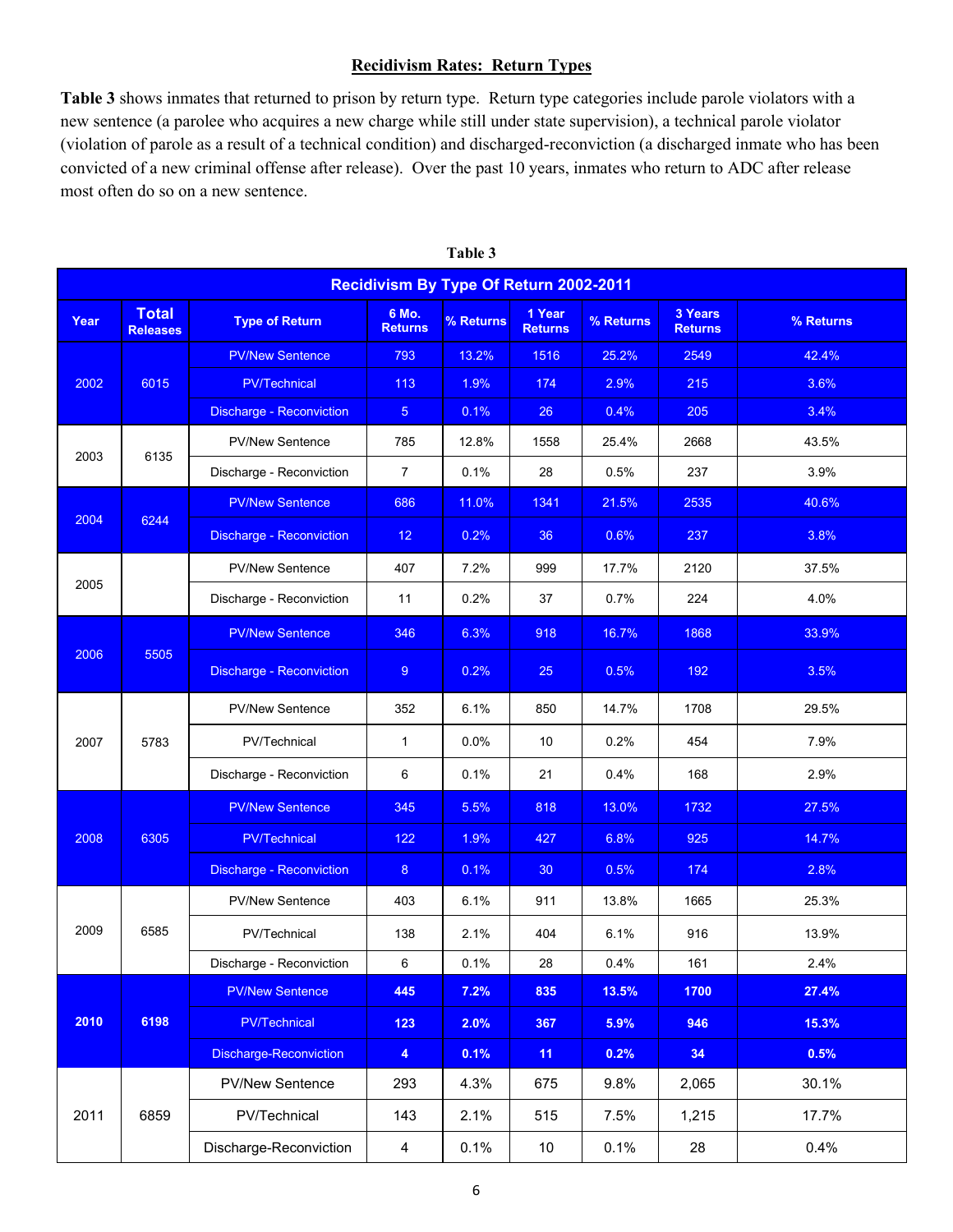**Figures 2a, 2b** and **2c** also illustrate the recidivism rates by return type (parolees and discharges). CY03-06 does not reflect any returning inmates to the ADC with technical violations because they were all being sentenced to the Omega Technical Parole Violators Center. For ADC, a return to prison for a parole violation with a new sentence is the foremost reason inmates return to prison, while a technical violation during on parole is secondary. Even though a new conviction might also have a technical violation attached, the new conviction on most cases will supersede the technical violation, making the new conviction the primary reason for returning to prison.





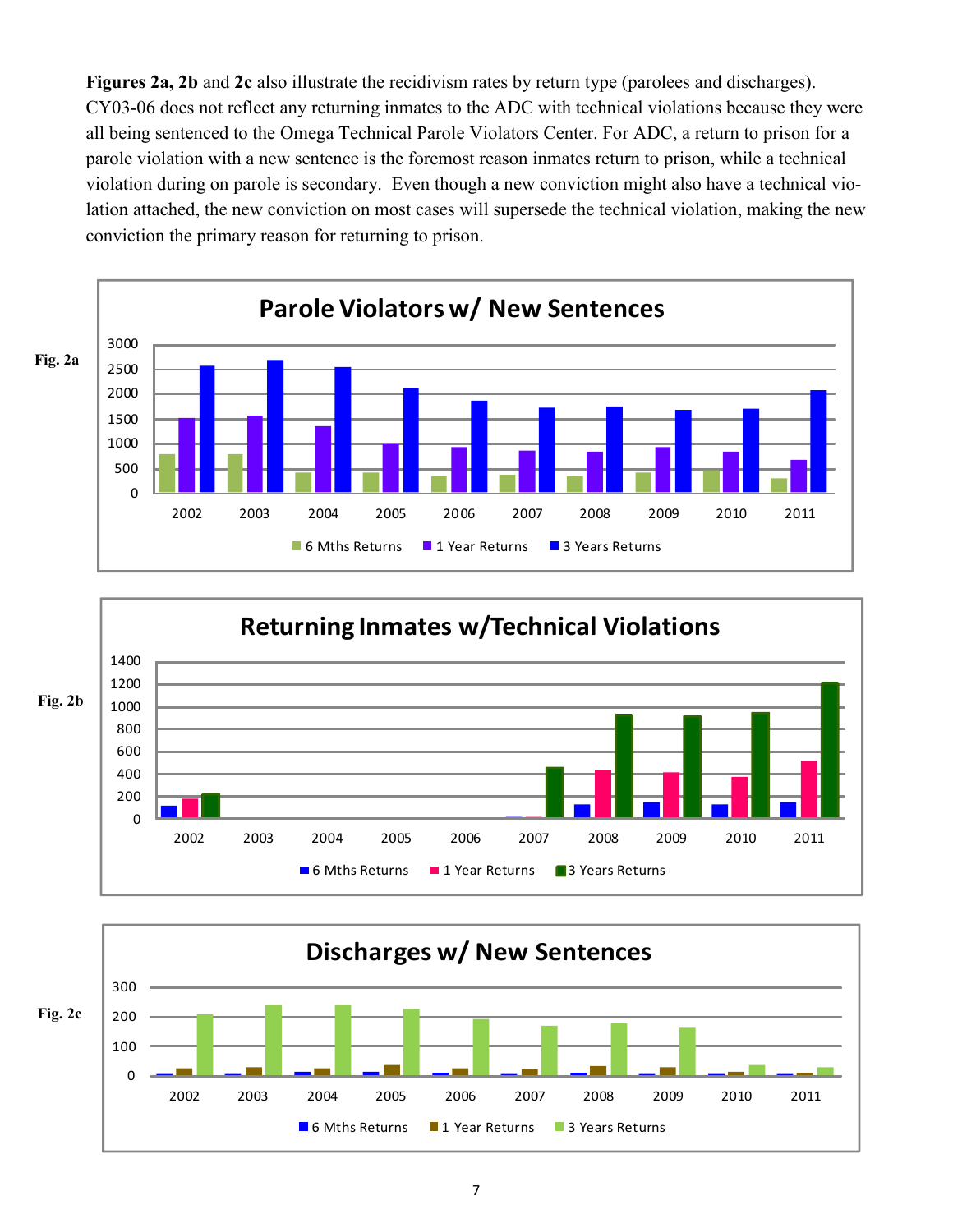## **Recidivism Rates: Gender**

**Table 4** and **Figures 3a** and **3b** illustrate recidivism rates by gender. Table 4 shows that increases in releases for both genders have occurred over the past 10 years. Male inmates have consistently returned to prison at a higher rate than female inmates in Arkansas. **49.9%** of male inmates released in 2011 returned to the ADC versus **34.9%** of the female inmates. From six months to one year, data demonstrated equivalent return rates for males and females; however, the three-year recidivism rate shows a significantly larger percentage of males returning to prison as compared to females. While male inmates have demonstrated higher recidivism rates than females overall, recidivism for female inmates has increased over the years. This study found that the upsurge in female incarceration rates in Arkansas is heavily influenced by drug offenses and property crimes.

|      | <b>Recidivism Rates By Gender 2002-2011</b> |                                 |                   |                           |                          |                           |                           |                                       |                                              |
|------|---------------------------------------------|---------------------------------|-------------------|---------------------------|--------------------------|---------------------------|---------------------------|---------------------------------------|----------------------------------------------|
| Year | Gender                                      | <b>Total</b><br><b>Releases</b> | 6 month<br>Return | Total %<br><b>Returns</b> | 1 Year<br><b>Returns</b> | Total %<br><b>Returns</b> | 3 Years<br><b>Returns</b> | Total %<br><b>Returns<sup>a</sup></b> | <b>Total Inmates</b><br><b>Not Returning</b> |
| 2002 | Female                                      | 594                             | 67                | 11.2%                     | 134                      | 22.6%                     | 242                       | 40.7%                                 | 320                                          |
|      | <b>Male</b>                                 | 5,421                           | 844               | 15.6%                     | 1,582                    | 29.2%                     | 2,727                     | 50.3%                                 | 2,426                                        |
| 2003 | Female                                      | 616                             | 54                | 8.8%                      | 111                      | 18.0%                     | 215                       | 34.9%                                 | 401                                          |
|      | Male                                        | 5,519                           | 738               | 13.4%                     | 1,475                    | 26.7%                     | 2,690                     | 48.7%                                 | 2,829                                        |
| 2004 | Female                                      | 551                             | 31                | 5.6%                      | 56                       | 10.2%                     | 139                       | 25.2%                                 | 413                                          |
|      | <b>Male</b>                                 | 5,693                           | 667               | 11.8%                     | 1,321                    | 23.2%                     | 2,633                     | 46.2%                                 | 3,060                                        |
| 2005 | Female                                      | 534                             | 15                | 2.8%                      | 44                       | 8.2%                      | 123                       | 23.0%                                 | 411                                          |
|      | Male                                        | 5,124                           | 403               | 7.9%                      | 992                      | 19.4%                     | 2,221                     | 43.3%                                 | 2,903                                        |
| 2006 | Female                                      | 614                             | 18                | 2.9%                      | 57                       | 9.3%                      | 137                       | 22.3%                                 | 477                                          |
|      | <b>Male</b>                                 | 4,891                           | 337               | 6.9%                      | 886                      | 18.1%                     | 1,923                     | 39.3%                                 | 2,968                                        |
| 2007 | Female                                      | 675                             | 21                | 3.1%                      | 53                       | 7.9%                      | 158                       | 23.4%                                 | 517                                          |
|      | Male                                        | 5,783                           | 338               | 5.8%                      | 828                      | 14.3%                     | 2,172                     | 37.6%                                 | 3,611                                        |
| 2008 | Female                                      | 735                             | 27                | 3.7%                      | 87                       | 11.8%                     | 211                       | 28.7%                                 | 524                                          |
|      | <b>Male</b>                                 | 5,570                           | 448               | 5.0%                      | 1,188                    | 21.3%                     | 2,620                     | 47.0%                                 | 2,950                                        |
| 2009 | Female                                      | 755                             | 41                | 5.4%                      | 99                       | 13.1%                     | 210                       | 27.8%                                 | 545                                          |
|      | Male                                        | 5,830                           | 506               | 8.7%                      | 1245                     | 21.4%                     | 2,533                     | 43.4%                                 | 3297                                         |
|      | Female                                      | 687                             | 32                | 4.7%                      | 74                       | 10.8%                     | 214                       | 31.1                                  | 473                                          |
| 2010 | <b>Male</b>                                 | 5,511                           | 540               | 9.8%                      | 1139                     | 20.7%                     | 2,466                     | 44.7                                  | 3,045                                        |
| 2011 | Female                                      | 760                             | 24                | 3.2%                      | 93                       | 12.2%                     | 265                       | 34.9%                                 | 495                                          |
|      | Male                                        | 6,099                           | 416               | 6.8%                      | 1,107                    | 18.2%                     | 3,043                     | 49.9%                                 | 3,056                                        |

#### **Table 4**

a This statistic reflects the percentage of those released, within each gender group, that returned to prison (e.g., of the 760 females released in 2011, 265 or 34.9% returned to prison).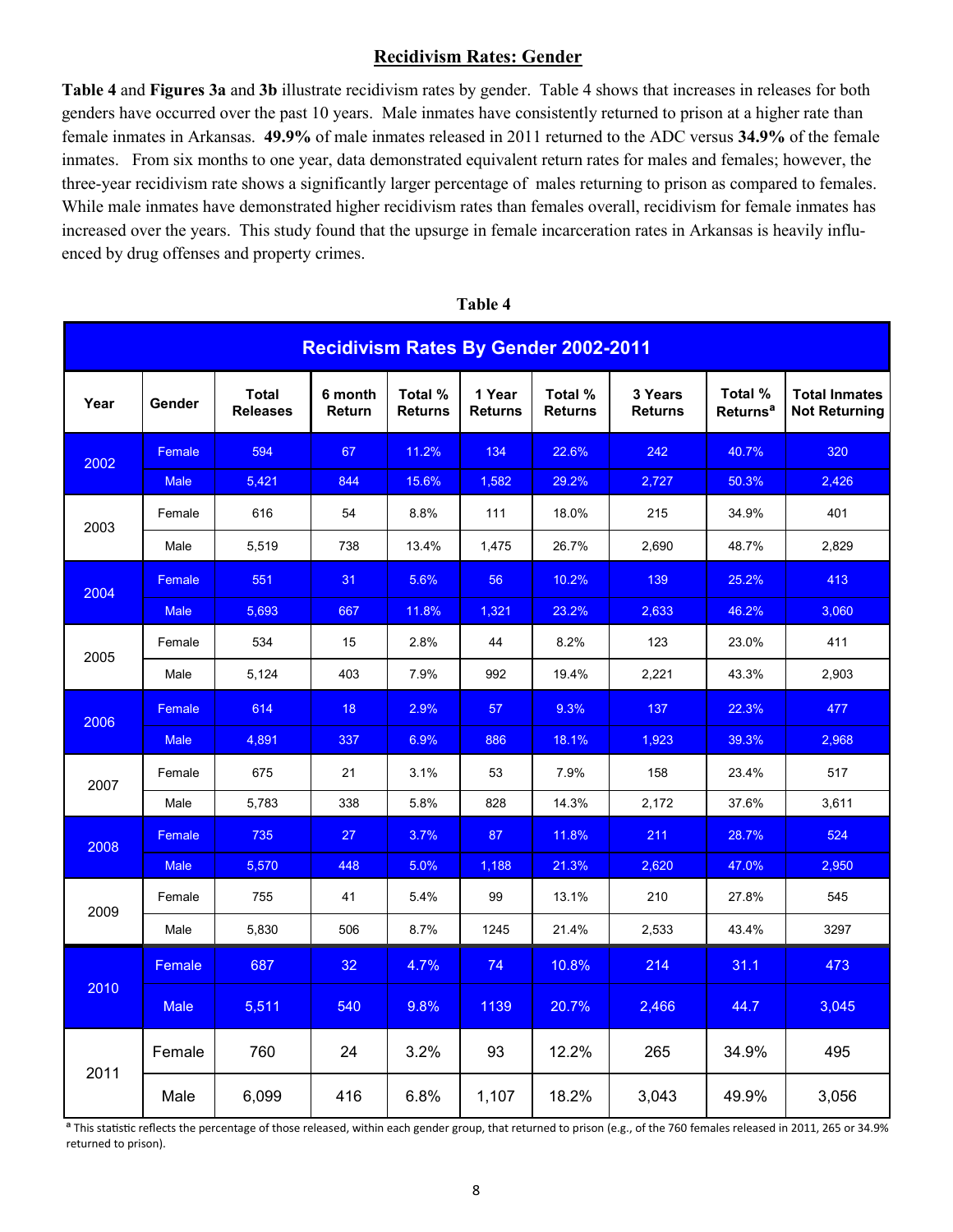



**Fig 3b**

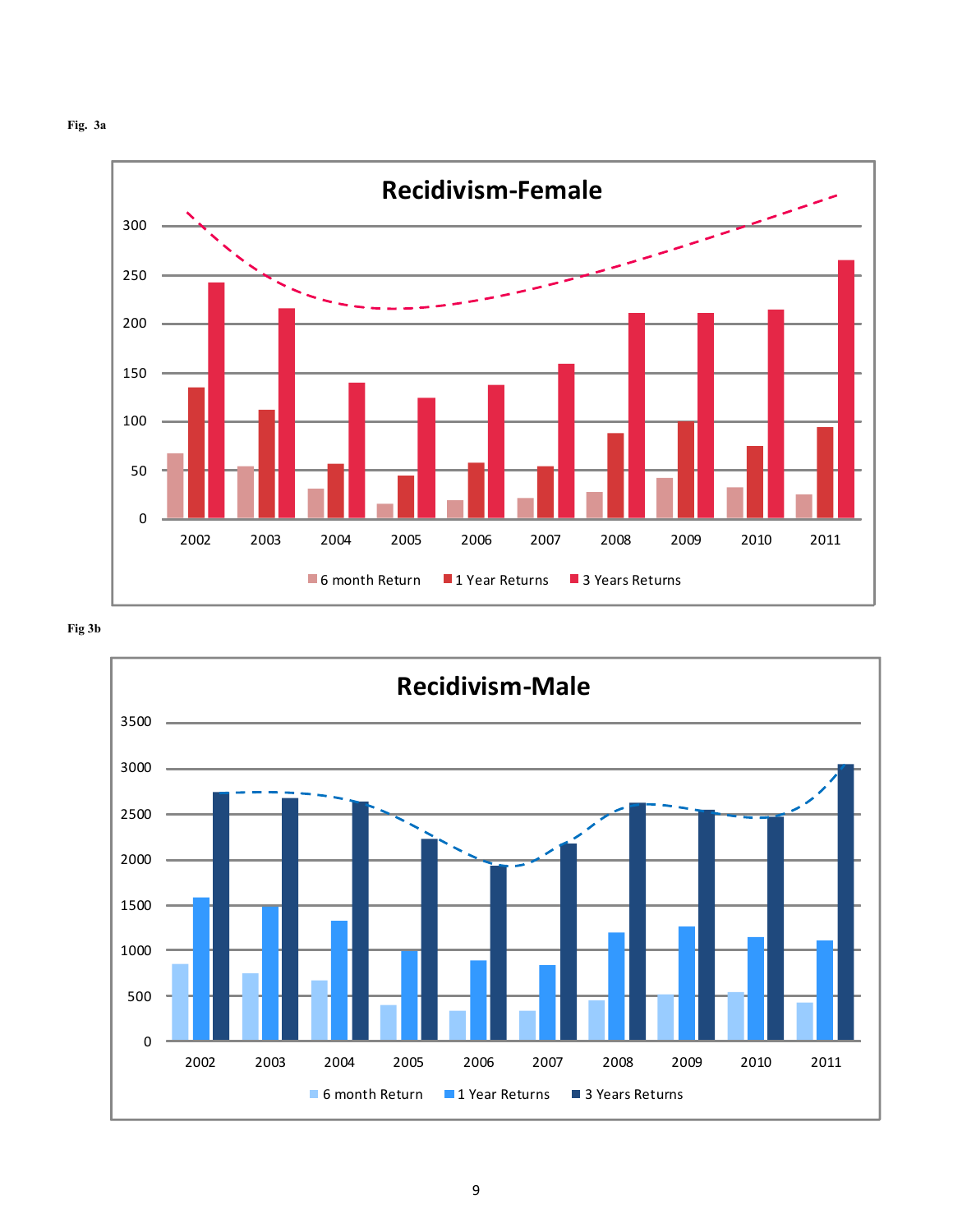#### **Recidivism Rates: Race**

**Table 5** illustrates recidivism rates by race. Recidivism rates were based on five racial groups: Black, White, Hispanic, Asian, and Native American Indian. The ADC population consists primarily of Black and White inmates, while Hispanic, Asian, and Native American Indian inmates account for only a small percentage of the overall population. In this report, inmates who reported being Asian and Native American Indian were collapsed into one group, 'other.' The trend over the past 10 years shows Black inmates returned to prison at a higher percentage than inmates who were White, Hispanic, or in the 'other' category. 49.4% of Black inmates released in 2011 returned to prison within 3 years, compared to 48.6% of White inmates, 28.9% of Hispanic inmates and 48.1% of inmates in the 'other' category.

|      |                 |                                 |                           | <b>Recidivism Rates By Race 2002-2011</b> |                          |           |                          |           |
|------|-----------------|---------------------------------|---------------------------|-------------------------------------------|--------------------------|-----------|--------------------------|-----------|
| Year | Race            | <b>Total</b><br><b>Releases</b> | 6 Month<br><b>Returns</b> | % Returns                                 | 1 Year<br><b>Returns</b> | % Returns | 3 Year<br><b>Returns</b> | % Returns |
|      | <b>Black</b>    | 2,618                           | 408                       | 15.6%                                     | 741                      | 28.3%     | 1,335                    | 51.0%     |
| 2002 | <b>White</b>    | 3,292                           | 497                       | 15.1%                                     | 962                      | 29.2%     | 1,613                    | 49.0%     |
|      | <b>Hispanic</b> | 75                              | $\sqrt{5}$                | 6.7%                                      | $9\,$                    | 12.0%     | 13                       | 17.3%     |
|      | Other           | 30                              | $\overline{0}$            | 0.0%                                      | 3                        | 10.0%     | $\overline{7}$           | 23.3%     |
|      | <b>Black</b>    | 2,768                           | 321                       | 11.6%                                     | 691                      | 25.0%     | 1,349                    | 48.7%     |
| 2003 | White           | 3,304                           | 467                       | 14.1%                                     | 883                      | 26.7%     | 1,531                    | 46.3%     |
|      | Hispanic        | 50                              | 4                         | 8.0%                                      | 11                       | 22.0%     | 20                       | 40.0%     |
|      | Other           | 13                              | 0                         | 0.0%                                      | 1                        | 7.7%      | 5                        | 38.5%     |
|      | <b>Black</b>    | 2,711                           | 255                       | 9.4%                                      | 573                      | 21.1%     | 1,260                    | 46.5%     |
| 2004 | <b>White</b>    | 3,450                           | 432                       | 12.5%                                     | 786                      | 22.8%     | 1,483                    | 43.0%     |
|      | <b>Hispanic</b> | 64                              | 10                        | 15.6%                                     | 14                       | 21.9%     | 24                       | 37.5%     |
|      | Other           | 19                              | $\overline{1}$            | 5.3%                                      | $\overline{4}$           | 21.1%     | 5 <sup>5</sup>           | 26.3%     |
|      | <b>Black</b>    | 2,285                           | 167                       | 7.3%                                      | 455                      | 19.9%     | 1,064                    | 46.6%     |
| 2005 | White           | 3,273                           | 241                       | 7.4%                                      | 563                      | 17.2%     | 1,248                    | 38.1%     |
|      | Hispanic        | 70                              | 6                         | 8.6%                                      | 11                       | 15.7%     | 22                       | 31.4%     |
|      | Other           | 30                              | $\overline{\mathbf{4}}$   | 13.3%                                     | $\overline{7}$           | 23.3%     | 10                       | 33.3%     |
|      | <b>Black</b>    | 2,304                           | 144                       | 6.3%                                      | 396                      | 17.2%     | 925                      | 40.1%     |
| 2006 | <b>White</b>    | 3,064                           | 200                       | 6.5%                                      | 533                      | 17.4%     | 1,102                    | 36.0%     |
|      | <b>Hispanic</b> | 115                             | 10                        | 8.7%                                      | 12                       | 10.4%     | 29                       | 25.2%     |
|      | <b>Other</b>    | 22                              | $\overline{1}$            | 4.5%                                      | $\overline{2}$           | 9.1%      | 4                        | 18.2%     |
|      | <b>Black</b>    | 2,374                           | 159                       | 6.7%                                      | 403                      | 17.0%     | 1,057                    | 44.5%     |
| 2007 | White           | 3,216                           | 185                       | 5.8%                                      | 453                      | 14.1%     | 1,223                    | 38.0%     |
|      | Hispanic        | 155                             | 12                        | 7.7%                                      | 18                       | 11.6%     | 34                       | 21.9%     |
|      | Other           | 38                              | 3                         | 7.9%                                      | $\overline{7}$           | 18.4%     | 16                       | 42.1%     |
|      | <b>Black</b>    | 2,607                           | 200                       | 7.7%                                      | 535                      | 20.5%     | 1,235                    | 47.4%     |
| 2008 | <b>White</b>    | 3,419                           | 259                       | 7.6%                                      | 702                      | 20.5%     | 1,524                    | 44.6%     |
|      | <b>Hispanic</b> | 247                             | 11                        | 4.5%                                      | 26                       | 10.5%     | 53                       | 21.5%     |
|      | Other           | 32                              | $\overline{5}$            | 15.6%                                     | 12                       | 37.5%     | 19                       | 59.4%     |
|      | <b>Black</b>    | 2,641                           | 207                       | 7.8%                                      | 509                      | 19.3%     | 1,128                    | 42.7%     |
| 2009 | White           | 3,694                           | 319                       | 8.6%                                      | 795                      | 21.5%     | 1,553                    | 42.0%     |
|      | Hispanic        | 213                             | 15                        | 7.0%                                      | 27                       | 12.7%     | 41                       | 19.2%     |
|      | Other           | 37                              | 5                         | 13.5%                                     | 12                       | 32.4%     | 20                       | 54.1%     |
|      | <b>Black</b>    | 2,540                           | 205                       | 8.1%                                      | 464                      | 18.3%     | 1,101                    | 43.3%     |
|      | <b>White</b>    | 3,402                           | 345                       | 10.1%                                     | 711                      | 20.9%     | 1,513                    | 44.5%     |
| 2010 | <b>Hispanic</b> | 210                             | 17                        | 8.1%                                      | 29                       | 13.8%     | 46                       | 21.9%     |
|      | Other           | 46                              | 5 <sub>5</sub>            | 10.7%                                     | 10 <sup>°</sup>          | 21.7%     | 20                       | 43.5%     |
|      | <b>Black</b>    | 2,656                           | 158                       | 5.9%                                      | 431                      | 16.2%     | 1,311                    | 49.4%     |
|      | White           | 3,924                           | 264                       | 6.7%                                      | 728                      | 18.6%     | 1,906                    | 48.6%     |
| 2011 | Hispanic        | 225                             | 11                        | 4.9%                                      | 30                       | 13.3%     | 65                       | 28.9%     |
|      | Other           | 54                              | $\overline{7}$            | 13.0%                                     | 11                       | 20.4%     | 26                       | 48.1%     |

#### **Table 5**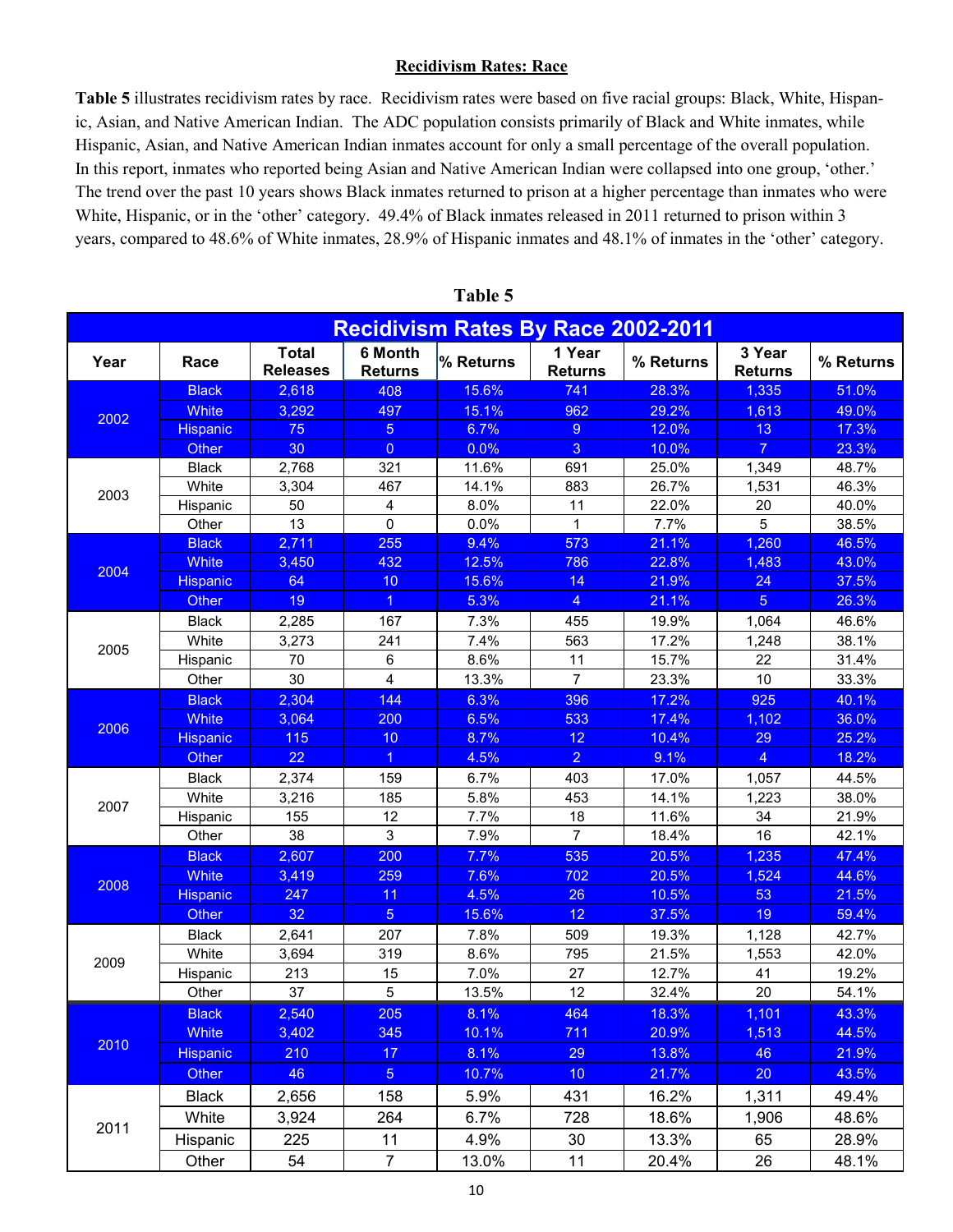# **Recidivism Rate: Age**

**Figure 4a** and **Table 6a** illustrate the recidivism rate by age for female inmates, while **Figure 4b** and **Table 6b** illustrate the recidivism rate by age for male inmates for 2011. Results suggest that younger inmates are more likely to recidivate than older inmates. Specifically, male and female inmates between the ages of 25 and 34 had the highest number of inmates who returned to prison three-years after release; however, younger inmates below the age of 25 have the highest percentage of return.

#### **Figure 4a Figure 4b**





#### **Table 6a**

| <b>Recidivism by Age (Female)</b> |              |                       |                                   |                          |                           |                              |                                        |  |
|-----------------------------------|--------------|-----------------------|-----------------------------------|--------------------------|---------------------------|------------------------------|----------------------------------------|--|
| <b>Gender</b>                     | <b>Age</b>   | <b>Total Releases</b> | <b>6 Months</b><br><b>Returns</b> | 1 Year<br><b>Returns</b> | 3 Years<br><b>Returns</b> | % of Total<br><b>Returns</b> | % of Age<br><b>Group Re-</b><br>turned |  |
|                                   | $\leq$ 17    | 1                     | $\overline{0}$                    | $\overline{1}$           | 1                         | 0.38%                        | 100.00%                                |  |
|                                   | $18 - 24$    | 82                    | $\overline{4}$                    | 15                       | 35                        | 13.21%                       | 42.68%                                 |  |
|                                   | $25 - 34$    | 321                   | 9                                 | 47                       | 130                       | 49.06%                       | 40.50%                                 |  |
| <b>Female</b>                     | $35 - 44$    | 222                   | 8                                 | 22                       | 72                        | 27.17%                       | 32.43%                                 |  |
|                                   | $45 - 54$    | 115                   | 3                                 | $\overline{7}$           | 24                        | 9.06%                        | 20.87%                                 |  |
|                                   | $55 - 64$    | 16                    | $\overline{0}$                    | $\blacksquare$           | 3                         | 1.13%                        | 18.75%                                 |  |
|                                   | $65+$        | 3                     | $\overline{0}$                    | $\overline{0}$           | $\overline{0}$            | $0.00\%$                     | $0.00\%$                               |  |
|                                   | <b>Total</b> | 760                   | 24                                | 93                       | 265                       | 100.00%                      |                                        |  |

#### **Table 6b**

| <b>Recidivism by Age (Male)</b> |              |                       |                                   |                          |                                  |                                  |                                        |  |
|---------------------------------|--------------|-----------------------|-----------------------------------|--------------------------|----------------------------------|----------------------------------|----------------------------------------|--|
| <b>Gender</b>                   | <b>AGE</b>   | <b>Total Releases</b> | <b>6 Months</b><br><b>Returns</b> | 1 Year<br><b>Returns</b> | <b>3 Years</b><br><b>Returns</b> | <b>Total %</b><br><b>Returns</b> | % of Age<br><b>Group Re-</b><br>turned |  |
|                                 | $\leq$ 17    | 4                     | $\overline{1}$                    | $\overline{1}$           | $\overline{4}$                   | 0.13%                            | 100.00%                                |  |
|                                 | $18 - 24$    | 920                   | 89                                | 215                      | 545                              | 17.90%                           | 59.24%                                 |  |
|                                 | $25 - 34$    | 2510                  | 179                               | 503                      | 1350                             | 44.35%                           | 53.78%                                 |  |
| <b>Male</b>                     | $35 - 44$    | 1542                  | 97                                | 258                      | 738                              | 24.25%                           | 47.86%                                 |  |
|                                 | $45 - 54$    | 895                   | 41                                | 115                      | 352                              | 11.56%                           | 39.33%                                 |  |
|                                 | $55 - 64$    | 200                   | 8                                 | 12 <sup>2</sup>          | 50                               | 1.64%                            | 25.00%                                 |  |
|                                 | $65+$        | 28                    | $\overline{1}$                    | 3                        | $\overline{4}$                   | 0.13%                            | 14.29%                                 |  |
|                                 | <b>Total</b> | 6,099                 | 416                               | 1,107                    | 3,043                            | 100%                             |                                        |  |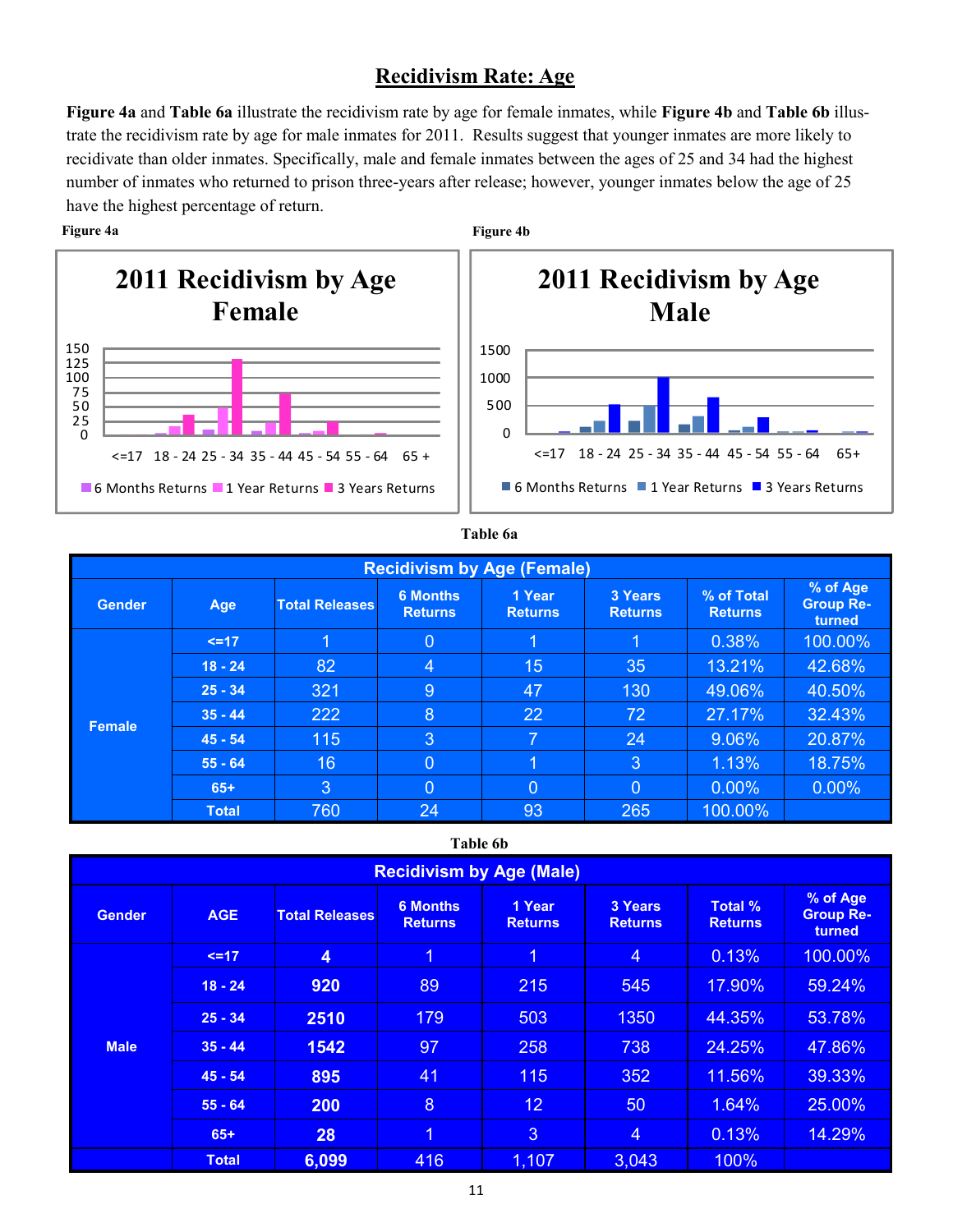## **Average Months Out**

**Figure 5** illustrates the average months out for inmates released in 2011 by age category. On average, recidivists spent 17 months in the community before returning to prison. Additionally, older inmates were found to remain in the community longer on average than younger inmates. The average months out, however, is comparable for inmates between the ages of 18 and 44 years.



## **Recidivism Rates: Violent vs. Non-Violent Offenses**

**Figure 6** illustrates the recidivism rate for inmates convicted of violent crimes as compared to those convicted of non-violent crimes. The most frequently identified non-violent crimes involve drug trafficking, drug possession, theft, hot checks, forgery and non-support (see Table 7, pgs. 13 –14). Of the 6,859 inmates that were released in 2011, 2,439 had committed a violent offense and 4,420 committed a non-violent offense. **1,258 (52%)** of the 2,439 inmates who committed a violent offense returned within three years and **2,050 (46%)** of the 4,420 inmates committed for a non-violent offense returned within three years.



# **Recidivism Rates: Primary Offense**

Table 7, on the following pages, reflects the return rates as a result of the type of offense for a selected period of time. A variety of offenses were analyzed in order to understand the breadth and depth of recidivism rates by offense and the return to prison within the three-year time frame. For clarity, Table 7 denotes the offense category, the actual number of releases/returns for 2011, and the actual numbers and percentages of returns within three years for each category.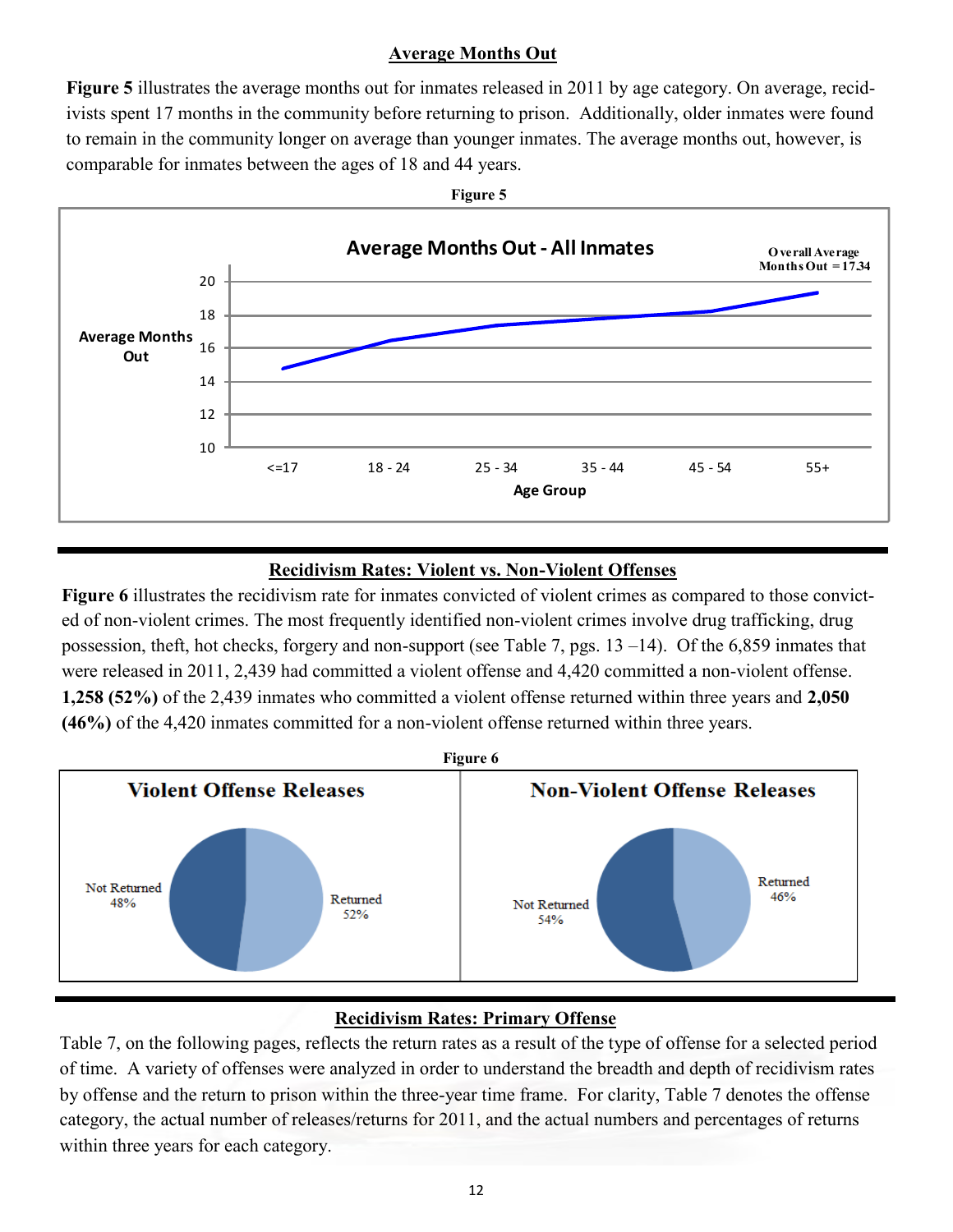| Table 73                                                   |                       |                         |                |  |  |  |
|------------------------------------------------------------|-----------------------|-------------------------|----------------|--|--|--|
| <b>Recidivism Rates By Offense Category-2011</b>           |                       |                         |                |  |  |  |
| <b>Offense Category</b>                                    | <b>No.Releases</b>    | Ret w/in 3 yrs          | % Returned     |  |  |  |
| 0101 - Capital Murder                                      | 1                     | 0                       | 0.0%           |  |  |  |
| 0102 - Murder-1st Degree                                   | 27                    | 14                      | 51.9%          |  |  |  |
| 0103 - Murder-2nd Degree                                   | 39                    | 15                      | 38.5%          |  |  |  |
| 0104 - Manslaughter                                        | 54                    | 28                      | 51.9%          |  |  |  |
| 0105 - Negligent Homicide                                  | 20                    | $\overline{2}$          | 10.0%          |  |  |  |
| 0201 - Kidnapping                                          | 38                    | 20                      | 52.6%          |  |  |  |
| 0202 - False Imprisonment-1st Degree                       | 35                    | 23                      | 65.7%          |  |  |  |
| 0204 - Permanent Detention                                 | $\overline{1}$<br>498 | $\overline{0}$<br>297   | 0.0%<br>59.6%  |  |  |  |
| 0301 - Robbery<br>0302 - Aggravated Robbery                | 133                   | 57                      | 42.9%          |  |  |  |
| 0401 - Battery-1st Degree                                  | 149                   | 69                      | 46.3%          |  |  |  |
| 0402 - Battery-2nd Degree                                  | 358                   | 203                     | 56.7%          |  |  |  |
| 0403 - Aggravated Assault                                  | 288                   | 172                     | 59.7%          |  |  |  |
| 0404 - Terroristic Threatening                             | 166                   | 89                      | 53.6%          |  |  |  |
| 0405 - Terroristic Act                                     | 27                    | 16                      | 59.3%          |  |  |  |
| 0406 - Agg. Assault On Corr. Employee                      | 6                     | 2                       | 33.3%          |  |  |  |
| 0407 - Battery 3rd Deg. (Enhanced)                         | 2                     | 1                       | 50.0%          |  |  |  |
| 0408 - Intro. Cont. Subs. Body/Another                     | $\overline{2}$        | $\mathbf 0$             | 0.0%           |  |  |  |
| 0501 - Rape                                                | 70                    | 22                      | 31.4%          |  |  |  |
| 0502 - Carnal Abuse-1st Degree                             | 10                    | 3                       | 30.0%          |  |  |  |
| 0503 - Carnal Abuse-2nd Degree                             | 1                     | 1                       | 100.0%         |  |  |  |
| 0504 - Sexual Abuse-1st Degree                             | 48                    | 22                      | 45.8%          |  |  |  |
| 0505 - Violation Of A Minor-1st Dg                         | 2                     | 0                       | 0.0%           |  |  |  |
| 0507 - Exposing One To HIV                                 | 2                     | 0                       | 0.0%           |  |  |  |
| 0510 - Carnal Abuse-3rd Degree                             | 6                     | 3                       | 50.0%          |  |  |  |
| 0511 - Sexual Solicitation Of A Child                      | 1                     | 0                       | 0.0%           |  |  |  |
| 0513 - Sexual Assault                                      | 185                   | 76                      | 41.1%          |  |  |  |
| 0634 - Violation of Protect Order                          | 3                     | 1                       | 33.3%          |  |  |  |
| 0658 - Residential Burglary                                | 713                   | 451                     | 63.3%          |  |  |  |
| 0659 - Commercial Burglary                                 | 282                   | 173                     | 61.3%          |  |  |  |
| 0701 - Incest                                              | 4                     | $\overline{2}$          | 50.0%          |  |  |  |
| 0702 - Domestic Battering-1st Degree                       | 21                    | 9                       | 42.9%          |  |  |  |
| 0703 - Domestic Battering-2nd Degree                       | 48<br>30              | 12<br>19                | 25.0%<br>63.3% |  |  |  |
| 0704 - Agg. Aslt On Family/Household<br>0705 - Non-Support | 47                    | 18                      | 38.3%          |  |  |  |
| 0707 - Interference With Custody                           | 3                     | 1                       | 33.3%          |  |  |  |
| 0708 - Domestic Battering-3rd Degree                       | 93                    | 54                      | 58.1%          |  |  |  |
| 0801 - Endanger Welfare Minor-1st Dg                       | 15                    | $6\phantom{1}$          | 40.0%          |  |  |  |
| 0802 - Endanger Welfare Of Incompet. 1st Degree            | 1                     | 1                       | 100.0%         |  |  |  |
| 0804- Engage Child in Sex Expct. Condt.                    | 2                     | 0                       | 0.0%           |  |  |  |
| 0805 - Trans. Distr.Mat. Deplctg Chil                      | 1                     | 0                       | 0.0%           |  |  |  |
| 0810 - Sexual Solicitation Of A Child                      | 3                     | 1                       | 33.3%          |  |  |  |
| 0813 - Dist/Poss/View Sex Explicit                         | 6                     | $\overline{\mathbf{c}}$ | 33.3%          |  |  |  |
| 0814 - Computer Child Pornography                          | 9                     | $\overline{2}$          | 22.2%          |  |  |  |
| 0828 - Expose Child to Chem Substance                      | 9                     | 3                       | 33.3%          |  |  |  |
| 0830 - Sexual Indecency With A Child                       | 23                    | $\boldsymbol{9}$        | 39.1%          |  |  |  |
| 0901 - Abuse Of Adults                                     | $6\phantom{a}$        | $\overline{0}$          | 0.0%           |  |  |  |
| 1001 - Theft Of Property                                   | 698                   | 372                     | 53.3%          |  |  |  |
| 1002 - Theft Of Services                                   | 1                     | 1                       | 100.0%         |  |  |  |
| 1004 - Theft By Receiving                                  | 260                   | 119                     | 45.8%          |  |  |  |
| 1005 - Theft Of Leased Property                            | 5                     | 3                       | 50.0%          |  |  |  |
| 1006 - Theft Of Public Benefits                            | 6                     | $\overline{\mathbf{c}}$ | 33.3%          |  |  |  |
| 1046 - Internet Stalk.- Child Fel. C                       | 1                     | 1                       | 100.0%         |  |  |  |
| 1048 - Internet Stalk.- Child Fel. B                       | 16                    | 5                       | 31.3%          |  |  |  |

Highlighted rows in Table 7 illustrate the grouping of offenses into a crime category (e.g., theft, murder, drug crime, etc.)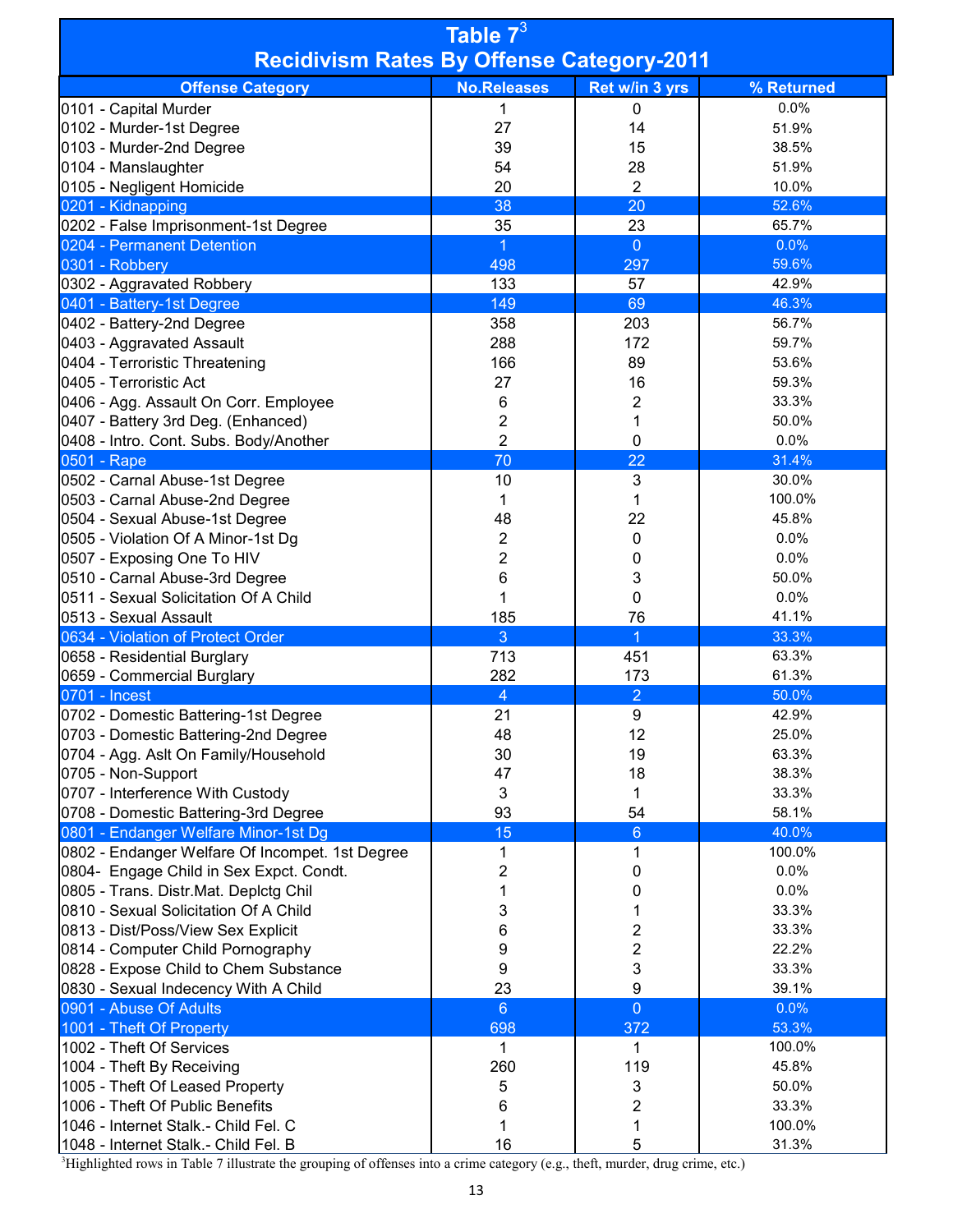| <b>Table 7-Continued</b>                      |                     |                |            |  |  |  |  |
|-----------------------------------------------|---------------------|----------------|------------|--|--|--|--|
| <b>Offense Category</b>                       | <b>No. Releases</b> | Ret w/in 3 yrs | % Returned |  |  |  |  |
| 1101 - Forgery                                | 221                 | 101            | 45.7%      |  |  |  |  |
| 1102 - Defrauding Secured Creditors           | 1                   | 0              | 0.0%       |  |  |  |  |
| 1104 - Fraudulent Use Of Credit Card          | 22                  | 11             | 50.0%      |  |  |  |  |
| 1113 - Hot Check Violation                    | 73                  | 28             | 38.4%      |  |  |  |  |
| 1118 - Financial Identity Fraud               | 4                   | $\pmb{0}$      | 0.0%       |  |  |  |  |
| 1202 - Impair Oper. Of Vital Pub.Facil        | 1                   | $\overline{0}$ | 0.0%       |  |  |  |  |
| 1203 - Arson                                  | 17                  | 10             | 58.8%      |  |  |  |  |
| 1204 - Reckless Burning                       | $\overline{2}$      | 0              | 0.0%       |  |  |  |  |
| 1205 - Criminal Mischief-1st Degree           | 38                  | 22             | 57.9%      |  |  |  |  |
| 1207 - Criminal Mischief 2nd Degree           | 5                   | $\overline{2}$ | 40.0%      |  |  |  |  |
| 1301 - Burglary                               | 5                   | 3              | 60.0%      |  |  |  |  |
| 1302 - Breaking And Entering                  | 82                  | 45             | 54.9%      |  |  |  |  |
| 1351 - Poss. Cont. Sub. Sched III =>200g<400g | 1                   | 1              | 100.0%     |  |  |  |  |
| 1602 - Witness Bribery                        | 1                   | $\overline{0}$ | 0.0%       |  |  |  |  |
| 1603 - Intimidating A Witness                 | 2                   | $\overline{2}$ | 100.0%     |  |  |  |  |
| 1601 - Perjury                                | 1                   | 0              | 0.0%       |  |  |  |  |
| 1604 - Tampering With Physical Evid.          | 18                  | 10             | 55.6%      |  |  |  |  |
| 1612 - Retaliation Against Informant          | $\overline{2}$      | 1              | 50.0%      |  |  |  |  |
| 1702 - Hindering Apprehension or Proc.        | 14                  | $\overline{2}$ | 14.3%      |  |  |  |  |
| 1703- Aiding Consumation Of Offense           | 1                   | $\pmb{0}$      | 0.0%       |  |  |  |  |
| 1706 - Escape-2nd Degree                      | 4                   | 2              | 50.0%      |  |  |  |  |
| 1711 - Furnishing Prohib. Articles            | 22                  | 10             | 45.5%      |  |  |  |  |
| 1712 - Failure To Appear                      | 91                  | 45             | 49.5%      |  |  |  |  |
| 1713 - Fleeing                                | 62                  | 28             | 45.2%      |  |  |  |  |
| 1715 - Filing A False Report                  | 3                   | $\overline{2}$ | 66.7%      |  |  |  |  |
| 1718 - Absconding                             | 1                   | $\pmb{0}$      | 0.0%       |  |  |  |  |
| 1720 - Fail To Register Child/Sex Off         | 59                  | 15             | 25.4%      |  |  |  |  |
| 1722 - Escape-3rd Degree                      |                     | 1              | 100.0%     |  |  |  |  |
| 2001 - Fail. To Keep Records Dist. Drg.       | 94                  | 27             | 28.7%      |  |  |  |  |
| 2202 - Advertise Drug Paraphernalia           | 467                 | 187            | 40.0%      |  |  |  |  |
| 2203 - Manu/Delv/Poss Control Subs.           | 874                 | 295            | 33.8%      |  |  |  |  |
| 2214 - Poss W/I To Manufacture                | 5                   |                | 20.0%      |  |  |  |  |
| 2215 - Possession Of Ephedrine                | 1                   | 0              | 0.0%       |  |  |  |  |
| 2300 - DWI Offenses                           | 5                   |                | 20.0%      |  |  |  |  |
| 2301 - Viol Of Omb DWI Act 4th Offense        | 49                  | 12             | 24.5%      |  |  |  |  |
| 2707 - Stalking                               | $\overline{2}$      | 0              | 0.0%       |  |  |  |  |
| 2901 - Poss. Firearm Certain Person           | 38                  | 12             | 31.6%      |  |  |  |  |
| 2902 - Criminal Use Prohibited Weapon         | 7                   | 5              | 71.4%      |  |  |  |  |
| 2912- Possession of Defaced Firearm           |                     | 0              | 0.0%       |  |  |  |  |
| 3001 - Criminal Attempt                       | 26                  | $\overline{7}$ | 26.9       |  |  |  |  |
| 3002 - Criminal Solicitation                  | 1                   | $\pmb{0}$      | 0.0%       |  |  |  |  |
| 3003 - Criminal Conspiracy                    | 39                  | 11             | 28.2%      |  |  |  |  |
| 6302 Securities Fraud                         |                     | 0              | 0.0%       |  |  |  |  |
| 6503 - Fail To Stop Acc. W/Inj/Death          |                     | 3              | 42.9%      |  |  |  |  |
| 6505 - Duty To Give Info & Render Aid         |                     | 0              | 0.0%       |  |  |  |  |
| 6536 - Alter/Change Engine or Other Nbr.      |                     | 0              | 0.0%       |  |  |  |  |
| 8001 - Discharge Firearm From Vehicle         | 5                   | $\overline{2}$ | 40.0%      |  |  |  |  |
| 8002- Engage In Viol. Crim. Group Act         | 1                   | 1              | 100.0%     |  |  |  |  |
| 8004- Simul. Poss of Drugs/Firearm            | 5                   | 3              | 60.0%      |  |  |  |  |
| <b>Total</b>                                  | 6,859               | 3,308          | 48.2%      |  |  |  |  |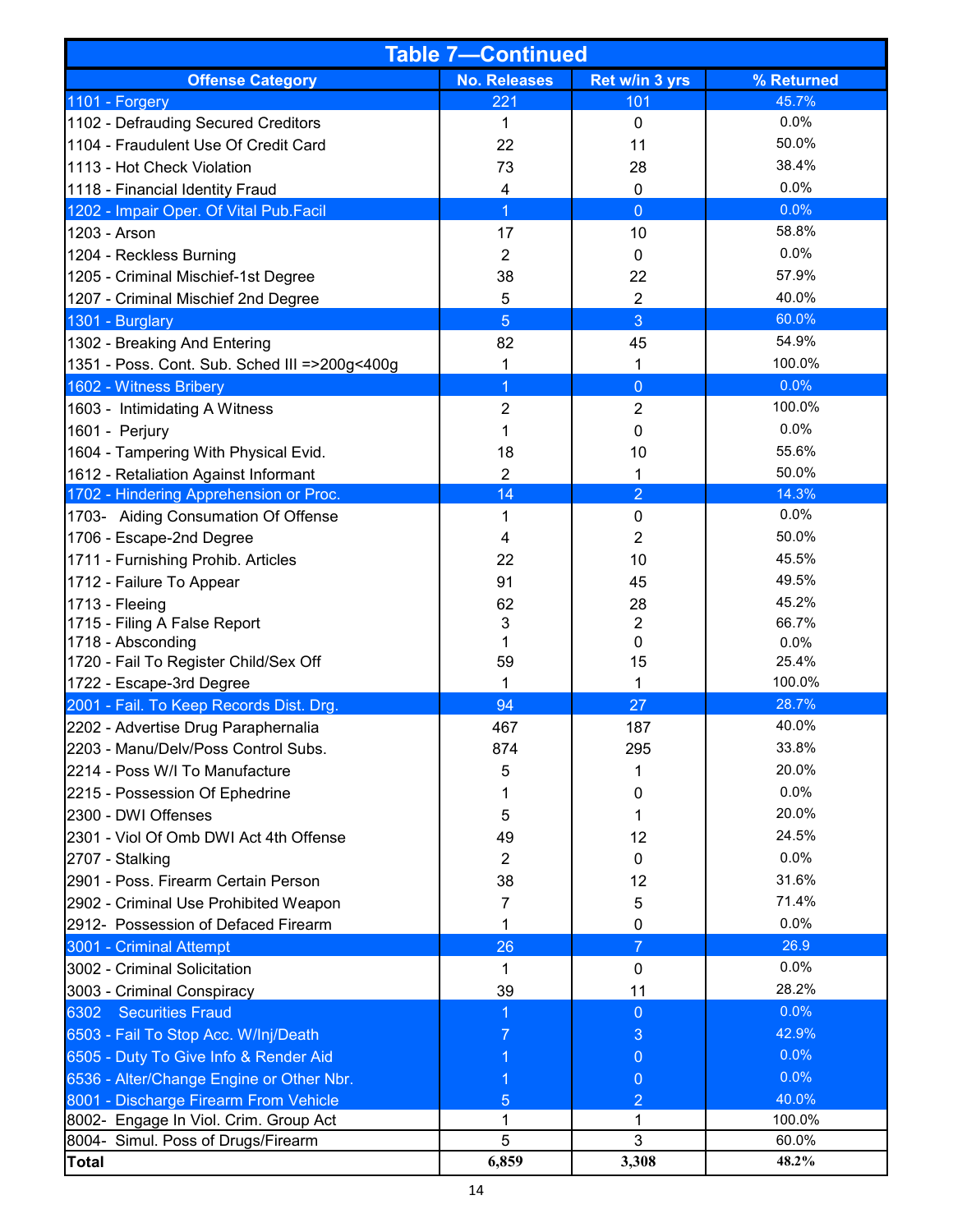## **Recidivism Rates: County of Conviction**

**Table 8** shows three-year recidivism rates by county of conviction that represent where the released inmates were convicted before commitment to ADC. Results show that inmates who returned to prison within three years of release were commonly convicted in rural and less populated areas. Additionally, these counties had the fewest number of inmates who were released but more than half of the inmates returned within three years. There were also counties that had a high recidivism rate based on the number of releases. **Figure 7**, following the table below, shows the three-year return rate of all 75 Arkansas counties.

|                                                      | <b>Table 8</b>      |                         |            |
|------------------------------------------------------|---------------------|-------------------------|------------|
| 3-Year Recidivism Rates By County of Conviction-2011 |                     |                         |            |
| <b>County</b>                                        | <b>No. Releases</b> | <b>Ret w/in 3 Years</b> | % Returned |
| Arkansas                                             | 55                  | 32                      | 58.2%      |
| Ashley                                               | 62                  | 29                      | 46.8%      |
| <b>Baxter</b>                                        | 54                  | 29                      | 53.7%      |
| <b>Benton</b>                                        | 340                 | 145                     | 42.6%      |
| Boone                                                | 71                  | 42                      | 59.2%      |
| <b>Bradley</b>                                       | 29                  | 11                      | 38.0%      |
| Calhoun                                              | $\boldsymbol{9}$    | 5                       | 55.6%      |
| Carroll                                              | 36                  | 18                      | 50.0%      |
| Chicot                                               | 40                  | 22                      | 55.0%      |
| <b>Clark</b>                                         | 42                  | 27                      | 64.3%      |
| Clay                                                 | 44                  | 23                      | 52.3%      |
| Cleburne                                             | 51                  | 23                      | 45.1%      |
| Cleveland                                            | 13                  | $6\phantom{1}$          | 46.2%      |
| Columbia                                             | 35                  | 17                      | 48.6%      |
| Conway                                               | 24                  | 14                      | 58.3%      |
| Craighead                                            | 184                 | 91                      | 49.5%      |
| Crawford                                             | 171                 | 83                      | 48.5%      |
| Crittenden                                           | 279                 | 140                     | 50.2%      |
| Cross                                                | 24                  | $\boldsymbol{9}$        | 37.5%      |
| <b>Dallas</b>                                        | 20                  | $\overline{7}$          | 35.0%      |
| Desha                                                | 33                  | 11                      | 33.3%      |
| <b>Drew</b>                                          | 67                  | 38                      | 56.7%      |
| Faulkner                                             | 158                 | 75                      | 47.5%      |
| Franklin                                             | 40                  | 20                      | 50.0%      |
| Fulton                                               | 17                  | $\overline{7}$          | 41.2%      |
| Garland                                              | 177                 | 86                      | 48.6%      |
| Grant                                                | 27                  | 8                       | 29.6%      |
| Greene                                               | 86                  | 41                      | 47.7%      |
| Hempstead                                            | 55                  | 27                      | 49.1%      |
| <b>Hot Springs</b>                                   | 82                  | 48                      | 58.5%      |
| Howard                                               | 68                  | 34                      | 50.0%      |
| Independence                                         | 72                  | 39                      | 54.2%      |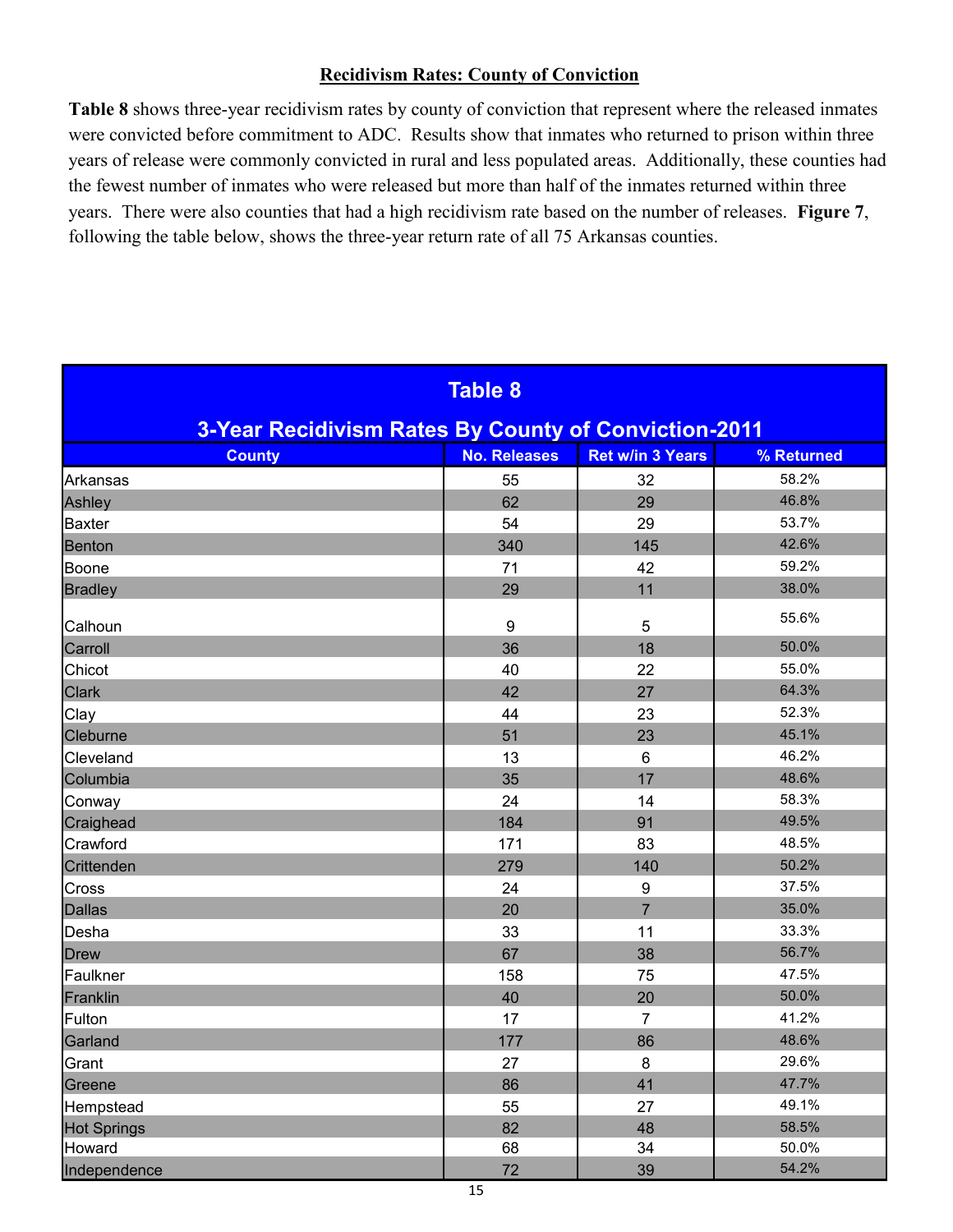| <b>Table 8 - Continued</b>                           |                      |                                    |                |  |  |  |
|------------------------------------------------------|----------------------|------------------------------------|----------------|--|--|--|
| 3-Year Recidivism Rates By County of Conviction-2011 |                      |                                    |                |  |  |  |
| <b>County</b>                                        | <b>No. Releases</b>  | Ret w/in 3 yrs                     | % Returned     |  |  |  |
| Izard                                                | 17                   | 11                                 | 64.7%          |  |  |  |
| Jackson                                              | 67                   | 33                                 | 49.3%          |  |  |  |
| Jefferson                                            | 172                  | 92                                 | 53.5%          |  |  |  |
| Johnson                                              | 81                   | 34                                 | 42.0%          |  |  |  |
| Lafayette                                            | 32                   | 12                                 | 37.5%          |  |  |  |
| Lawrence                                             | 43                   | 17                                 | 40.0%          |  |  |  |
| Lee                                                  | 12                   | 6                                  | 50.0%          |  |  |  |
| Lincoln                                              | 5                    | $\overline{2}$                     | 40.0%          |  |  |  |
| <b>Little River</b>                                  | 49                   | 18                                 | 36.7%          |  |  |  |
| Logan                                                | 30                   | 15                                 | 50.0%          |  |  |  |
| Lonoke                                               | 185                  | 90                                 | 48.6%          |  |  |  |
| Madison                                              | 16                   | 10                                 | 62.5%          |  |  |  |
| Marion                                               | 22                   | 10                                 | 45.5%          |  |  |  |
| <b>Miller</b>                                        | 179                  | 68                                 | 38.0%          |  |  |  |
| Mississippi                                          | 151                  | 69                                 | 45.7%          |  |  |  |
| Monroe                                               | 39                   | 18                                 | 46.2%          |  |  |  |
| Montgomery                                           | $\overline{7}$       | $\overline{2}$                     | 28.6%          |  |  |  |
| Nevada                                               | 29                   | $\boldsymbol{9}$                   | 31.0%          |  |  |  |
| Newton                                               | 10                   | $\mathbf 0$                        | 0.0%           |  |  |  |
| Ouachita                                             | 65                   | 29                                 | 44.6%          |  |  |  |
| Perry                                                | 10                   | 5                                  | 50.0%          |  |  |  |
| Phillips                                             | 43                   | 25                                 | 58.1%          |  |  |  |
| Pike                                                 | 19                   | $6\phantom{1}$                     | 31.6%          |  |  |  |
| Poinsett                                             | 50                   | 29                                 | 58.0%          |  |  |  |
| Polk                                                 | 13                   | 5                                  | 38.5%          |  |  |  |
| Pope                                                 | 177                  | 77                                 | 43.5%          |  |  |  |
| Prairie                                              | 19                   | 5                                  | 26.3%          |  |  |  |
| Pulaski                                              | 1,010                | 527                                | 52.2%          |  |  |  |
|                                                      |                      |                                    | 51.3%          |  |  |  |
| Randolph                                             | 39                   | 20                                 |                |  |  |  |
| St. Francis                                          | 62                   | 34                                 | 54.8%          |  |  |  |
| Saline                                               | 144                  | 64                                 | 44.4%          |  |  |  |
| <b>Scott</b>                                         | 17<br>$\overline{7}$ | $\boldsymbol{9}$<br>$\overline{2}$ | 52.9%<br>28.6% |  |  |  |
| Searcy<br>Sebastian                                  | 573                  | 310                                | 54.1%          |  |  |  |
|                                                      | 72                   | 19                                 | 26.4%          |  |  |  |
| Sevier                                               |                      |                                    | 44.0%          |  |  |  |
| Sharp                                                | 25<br>33             | 11                                 | 60.6%          |  |  |  |
| <b>Stone</b>                                         |                      | 20                                 | 42.2%          |  |  |  |
| Union                                                | 128                  | 54                                 |                |  |  |  |
| Van Buren                                            | 29                   | $\overline{7}$                     | 24.1%<br>45.4% |  |  |  |
| Washington                                           | 527                  | 239                                | 46.4%          |  |  |  |
| White                                                | 151                  | 70                                 |                |  |  |  |
| Woodruff                                             | 3                    | 1                                  | 33.3%          |  |  |  |
| Yell                                                 | 28                   | 15                                 | 53.6%          |  |  |  |
| <b>Unknown</b>                                       | 4                    | $\overline{2}$                     | 50.0%          |  |  |  |
| <b>Total</b>                                         | 6,859                | 3,308                              | 48.2%          |  |  |  |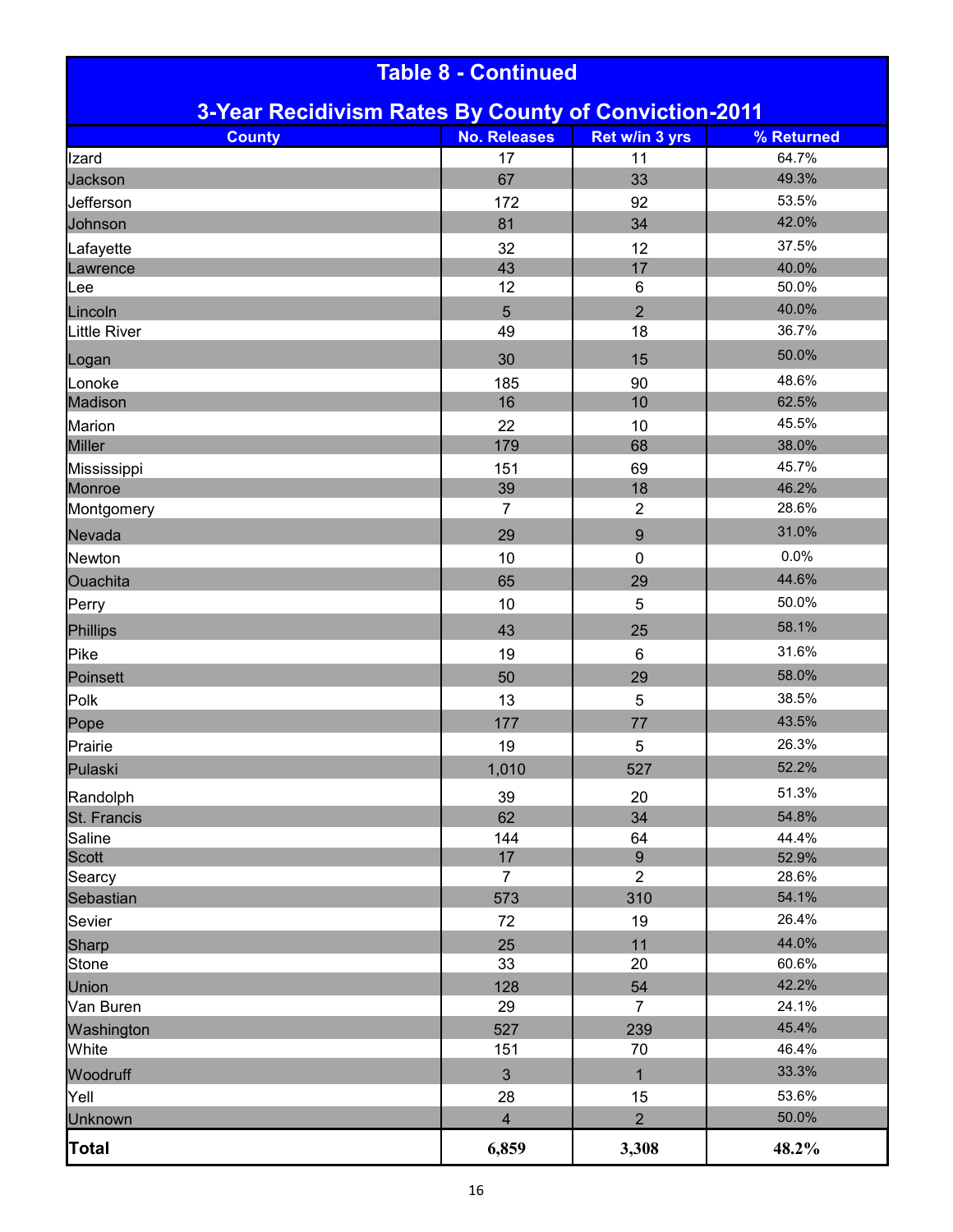## **Figure 7 : 3-Year Re-incarceration Rate by County in Arkansas**



\* The counties that are a shade darker represent counties in which ADC facilities are located.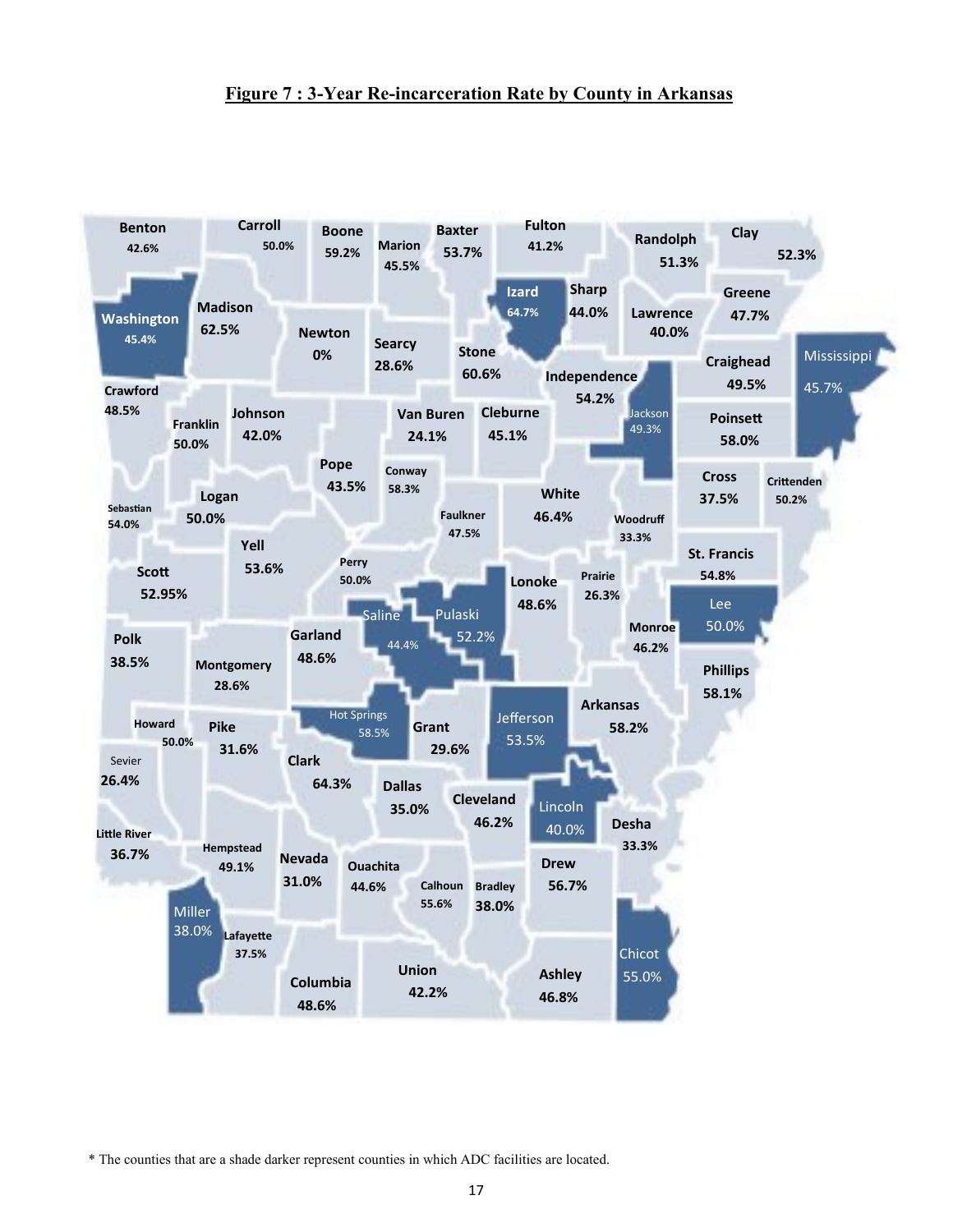# **Recidivism Rates: Education Level**

**Figure 8** illustrates recidivism rates by education level of inmates released in 2011. As it applies to inmates leaving correctional facilities, greater educational attainment has been associated with lower recidivism rates. The results of this study shows that inmates with less than a high school education had the highest recidivism rate (50.05%), while inmates with some college education had a lower recidivism rate (39.52%). Marginally higher recidivism rates are noted among inmates with less than a high school diploma or GED than inmates with a high school education or higher.